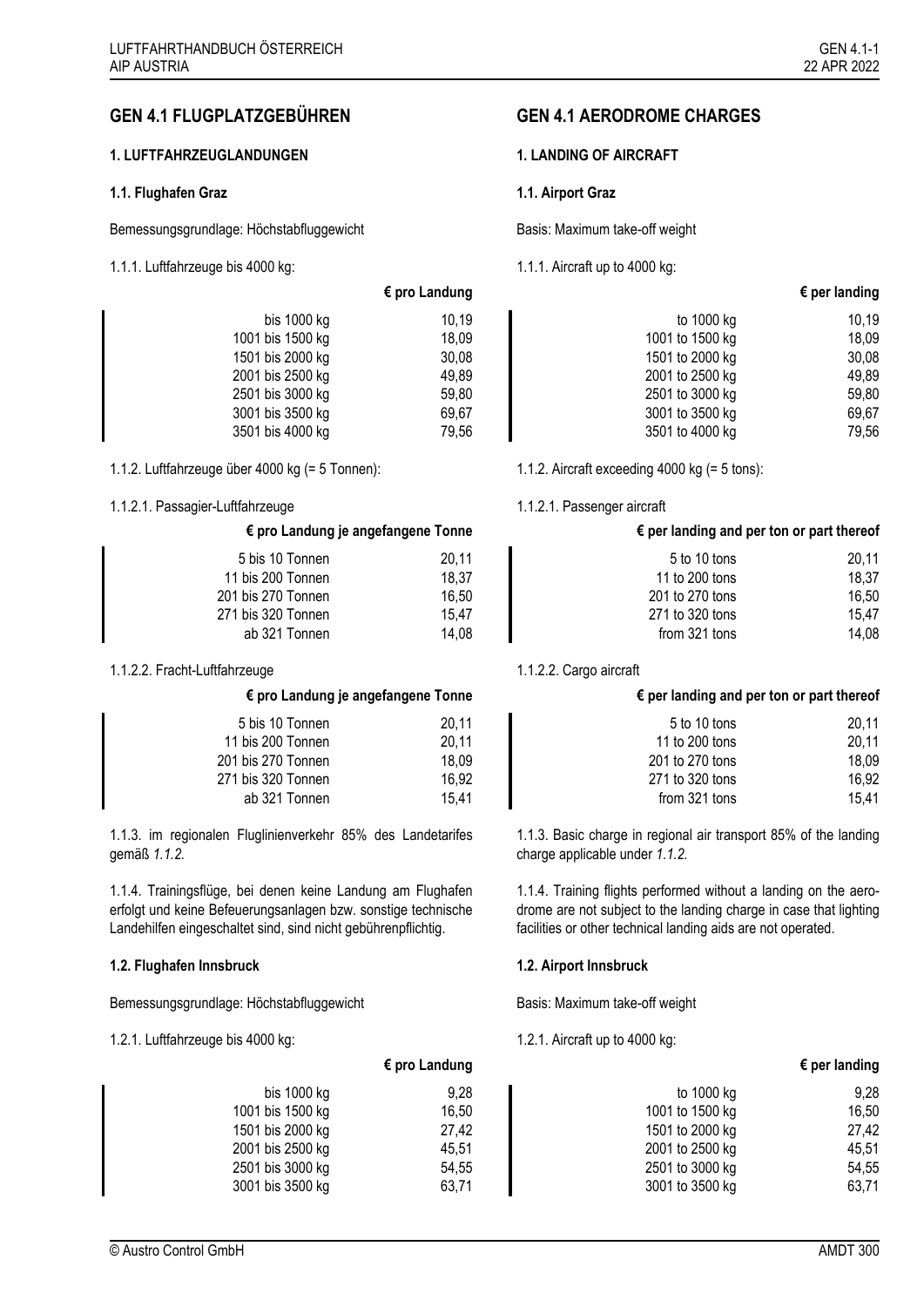| 72,64<br>3501 bis 4000 kg<br>3501 to 4000 kg | 72,64 |
|----------------------------------------------|-------|
|----------------------------------------------|-------|

1.2.2. Luftfahrzeuge über 4000 kg (= 5 Tonnen): 1.2.2. Aircraft exceeding 4000 kg (= 5 tons):

| € pro Landung je angefangene Tonn |  |  |
|-----------------------------------|--|--|
|                                   |  |  |

| 5 bis 10 Tonnen    | 18,25 | 5 to 10 tons    | 18.25 |
|--------------------|-------|-----------------|-------|
| 11 bis 200 Tonnen  | 16,96 | 11 to 200 tons  | 16,96 |
| 201 bis 270 Tonnen | 14.97 | 201 to 270 tons | 14.97 |
| 271 bis 320 Tonnen | 14.06 | 271 to 320 tons | 14.06 |
| ab 321 Tonnen      | 12.70 | from 321 tons   | 12.70 |
|                    |       |                 |       |

1.2.4. Trainingsflüge, bei denen keine Landung am Flughafen erfolgt und keine Befeuerungsanlagen bzw. sonstige technische Landehilfen eingeschaltet sind, sind nicht gebührenpflichtig.

## **1.3. Flughafen Klagenfurt 1.3. Airport Klagenfurt**

Bemessungsgrundlage: Höchstabfluggewicht Basis: Maximum take-off weight

1.3.1. Luftfahrzeuge bis 5000 kg 1.3.1. Aircraft up to 5000 kg

|                  | $\epsilon$ pro Landung |
|------------------|------------------------|
| bis 1000 kg      | 9,90                   |
| 1001 bis 1500 kg | 17,60                  |
| 1501 bis 2000 kg | 29,33                  |
| 2001 bis 2500 kg | 48,81                  |
| 2501 bis 3000 kg | 58,41                  |
| 3001 bis 3500 kg | 68,12                  |
| 3501 bis 5000 kg | 77,86                  |

1.3.2. Luftfahrzeuge über 5000 kg: 1.3.2. Aircraft exceeding 5000 kg

| 5001 kg bis 150 Tonnen | 16,66 | 5001 kg to 150 tons | 16,66 |
|------------------------|-------|---------------------|-------|
| 151 bis 270 Tonnen     | 13,90 | 151 to 270 tons     | 13.90 |
| ab 271 Tonnen          | 12,66 | from 271 tons       | 12.66 |

1.3.3. Trainingsflüge, bei denen keine Landung am Flughafen erfolgt und keine Befeuerungsanlagen bzw. sonstige technische Landehilfen eingeschaltet sind, sind nicht gebührenpflichtig.

# **1.4. Flughafen Linz 1.4. Airport Linz**

Bemessungsgrundlage: Höchstabfluggewicht Basis: Maximum take-off weight

1.4.1. Luftfahrzeuge bis 4000 kg 1.4.1. Aircraft up to 4000 kg

| <b>AIP AUSTI</b> |
|------------------|
|                  |

| € pro Landung je angefangene Tonne | $\epsilon$ per landing and per ton or part thereof |
|------------------------------------|----------------------------------------------------|
|                                    |                                                    |
|                                    |                                                    |

| 5 to 10 tons    | 18.25 |
|-----------------|-------|
| 11 to 200 tons  | 16,96 |
| 201 to 270 tons | 14.97 |
| 271 to 320 tons | 14.06 |
| from 321 tons   | 12.70 |
|                 |       |

1.2.3. im regionalen Fluglinienverkehr 85% des Landetarifes. 1.2.3. Basic charge in regional air transport 85% of the landing charge.

> 1.2.4. Training flights performed without a landing on the aerodrome are not subject to the landing charge in case that lighting facilities or other technical landing aids are not operated.

| $\epsilon$ per landing |                 | $\epsilon$ pro Landung |                  |
|------------------------|-----------------|------------------------|------------------|
| 9,90                   | to 1000 kg      | 9,90                   | bis $1000$ kg    |
| 17,60                  | 1001 to 1500 kg | 17,60                  | 1001 bis 1500 kg |
| 29,33                  | 1501 to 2000 kg | 29,33                  | 1501 bis 2000 kg |
| 48,81                  | 2001 to 2500 kg | 48.81                  | 2001 bis 2500 kg |
| 58.41                  | 2501 to 3000 kg | 58,41                  | 2501 bis 3000 kg |
| 68,12                  | 3001 to 3500 kg | 68.12                  | 3001 bis 3500 kg |
| 77,86                  | 3501 to 5000 kg | 77,86                  | 3501 bis 5000 kg |
|                        |                 |                        |                  |

### **€ pro Landung je angefangene Tonne € per landing and per ton or part thereof**

| I kg bis 150 Tonnen | 16,66 | 5001 kg to 150 tons | 16,66 |
|---------------------|-------|---------------------|-------|
| 151 bis 270 Tonnen  | 13,90 | 151 to 270 tons     | 13,90 |
| ab 271 Tonnen       | 12,66 | from 271 tons       | 12,66 |

 $\blacktriangleleft$  1.3.3. Training flights performed without a landing on the aerodrome are not subject to the landing charge in case that lighting facilities or other technical landing aids are not operated.

| $\epsilon$ pro Landung |       |                 | $\epsilon$ per landing |
|------------------------|-------|-----------------|------------------------|
| bis 1000 kg            | 10.75 | to 1000 kg      | 10,75                  |
| 1001 bis 1500 kg       | 19,02 | 1001 to 1500 kg | 19,02                  |
| 1501 bis 2000 kg       | 31,82 | 1501 to 2000 kg | 31,82                  |
| 2001 bis 2500 kg       | 53,01 | 2001 to 2500 kg | 53,01                  |
| 2501 bis 3000 kg       | 63,33 | 2501 to 3000 kg | 63,33                  |
| 3001 bis 3500 kg       | 73,92 | 3001 to 3500 kg | 73,92                  |
| 3501 bis 4000 kg       | 84,54 | 3501 to 4000 kg | 84,54                  |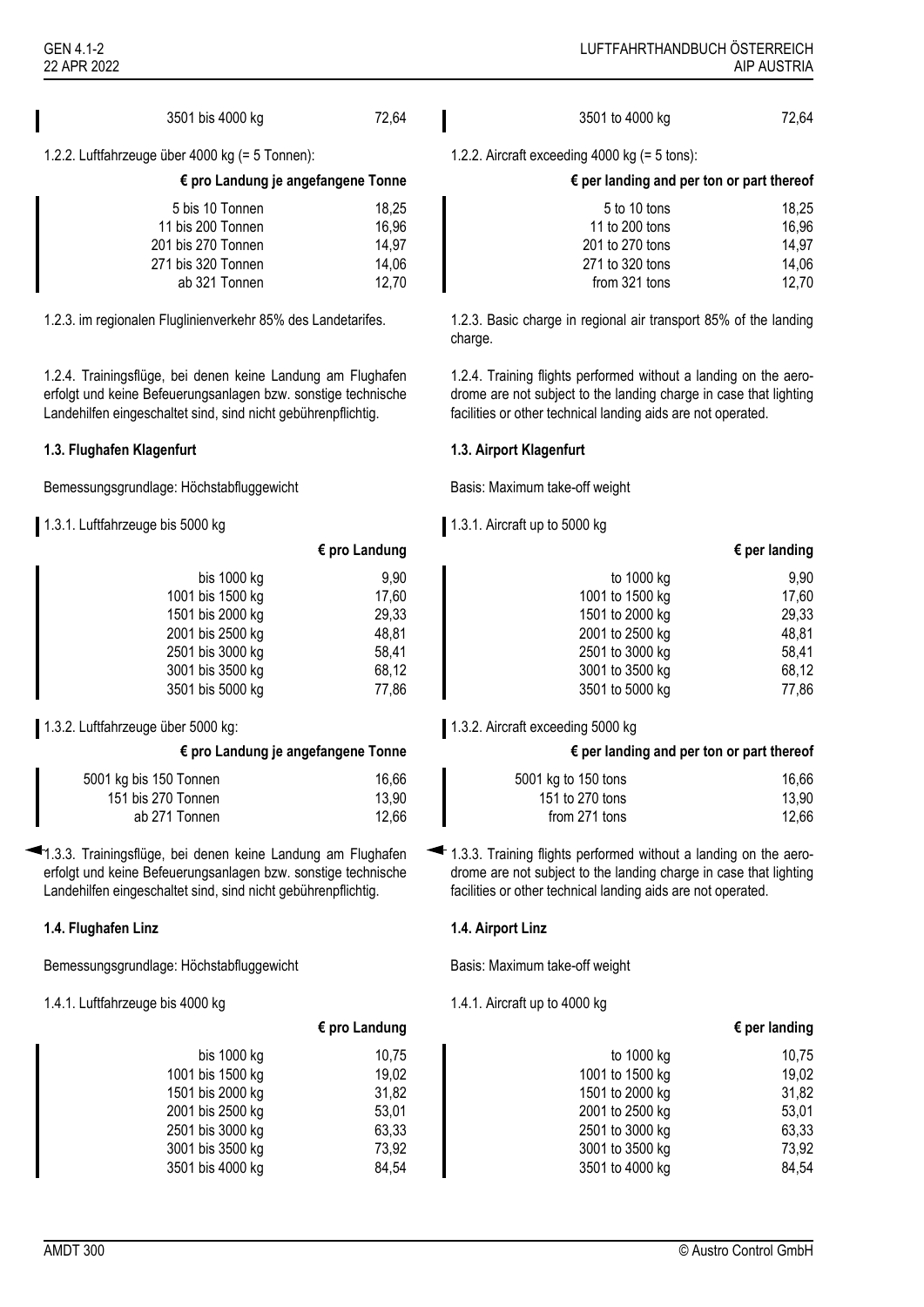### 1.4.2. Luftfahrzeuge über 4000 kg (= 5 Tonnen) 1.4.2. Aircraft exceeding 4000 kg (= 5 tons)

| 5 bis 200 Tonnen   | 19.91 |
|--------------------|-------|
| 201 bis 270 Tonnen | 18.28 |
| 271 bis 320 Tonnen | 17.23 |
| ab 321 Tonnen      | 15.81 |

### **1.5. Flughafen Salzburg 1.5. Airport Salzburg**

Bemessungsgrundlage: Höchstabfluggewicht Basis: Maximum take-off weight

1.5.1. Luftfahrzeuge bis 5000 kg 1.5.1. Aircraft up to 5000 kg

|                  | $\epsilon$ pro Landung |
|------------------|------------------------|
| bis 1000 kg      | 13,36                  |
| 1001 bis 1500 kg | 25,35                  |
| 1501 bis 2000 kg | 33,18                  |
| 2001 bis 2500 kg | 52,92                  |
| 2501 bis 3000 kg | 59,42                  |
| 3001 bis 3500 kg | 72,75                  |
| 3501 bis 5000 kg | 84,88                  |

1.5.2. Luftfahrzeuge über 5000 kg (z.B. 5001 kg = 6 Tonnen): 1.5.2. Aircraft exceeding 5000 kg (e.g. 5001 kg = 6 tons)

| 6 bis 200 Tonnen   | 19,42 | 6 to 200 tons   | 19,42 |
|--------------------|-------|-----------------|-------|
| 201 bis 270 Tonnen | 17.49 | 201 to 270 tons | 17.49 |
| 271 bis 320 Tonnen | 16.38 | 271 to 320 tons | 16,38 |
| ab 321 Tonnen      | 15.07 | from 321 tons   | 15.07 |

1.5.3. Trainingsflüge, bei denen keine Landung am Flughafen erfolgt und keine Befeuerungsanlagen bzw. sonstige technische Landehilfen eingeschaltet sind, sind nicht gebührenpflichtig.

### **1.6. Flughafen Wien 1.6. Airport Wien**

1.6.1. Die Bemessungsgrundlage für den zu entrichtenden Landetarif unterteilt sich wie folgt:

1.6.1.1. Unabhängig vom Höchstabfluggewicht (MTOW) wird eine Mindestlandegebühr (= fixer Tarif-Teil) pro Landung in der Höhe von € 226,88 für Passagier-Luftfahrzeuge und € 289,66 für Fracht-Luftfahrzeuge verrechnet.

<span id="page-2-1"></span>1.6.1.2. Für Luftfahrzeuge mit einem Höchstabfluggewicht von mehr als 45 Tonnen MTOW wird zusätzlich zum fixen Tarif-Teil ein variabler Tarif-Teil entsprechend der jeweiligen MTOW-Gruppe je angefangener Tonne zur Anwendung gebracht.

MTOW (z.B. 4001 kg = 5 Tonnen)

### **€ pro Landung je angefangene Tonne € per landing and per ton or part thereof**

| 5 bis 200 Tonnen   | 19.91 | 5 to 200 tons   | 19,91 |
|--------------------|-------|-----------------|-------|
| 201 bis 270 Tonnen | 18.28 | 201 to 270 tons | 18.28 |
| 271 bis 320 Tonnen | 17.23 | 271 to 320 tons | 17.23 |
| ab 321 Tonnen      | 15,81 | from 321 tons   | 15,81 |

1.4.3. im regionalen Fluglinienverkehr 85% des Landetarifes. 1.4.3. Basic charge in regional air transport 85% of the landing charge.

| $\epsilon$ pro Landung |       |                 | $\epsilon$ per landing |
|------------------------|-------|-----------------|------------------------|
| bis 1000 kg            | 13.36 | to 1000 kg      | 13,36                  |
| 1001 bis 1500 kg       | 25,35 | 1001 to 1500 kg | 25,35                  |
| 1501 bis 2000 kg       | 33,18 | 1501 to 2000 kg | 33,18                  |
| 2001 bis 2500 kg       | 52,92 | 2001 to 2500 kg | 52,92                  |
| 2501 bis 3000 kg       | 59.42 | 2501 to 3000 kg | 59,42                  |
| 3001 bis 3500 kg       | 72,75 | 3001 to 3500 kg | 72,75                  |
| 3501 bis 5000 kg       | 84,88 | 3501 to 5000 kg | 84,88                  |

### **€ pro Landung je angefangene Tonne € per landing and per ton or part thereof**

| ois 200 Tonnen | 19.42 | 6 to 200 tons   | 19.42 |
|----------------|-------|-----------------|-------|
| ois 270 Tonnen | 17.49 | 201 to 270 tons | 17.49 |
| ois 320 Tonnen | 16.38 | 271 to 320 tons | 16.38 |
| ab 321 Tonnen  | 15.07 | from 321 tons   | 15.07 |
|                |       |                 |       |

1.5.3. Training flights performed without a landing on the aerodrome are not subject to the landing charge in case that lighting facilities or other technical landing aids are not operated.

1.6.1. The assessment basis for the landing fee is grouped as follows:

<span id="page-2-0"></span>1.6.1.1. Irrespective of the MTOW a Minimum Landing Fee (fixed part of the landing fee) will be charged per landing to the amount of € 226,88 for passenger aircraft and € 289,66 for cargo aircraft.

<span id="page-2-2"></span>1.6.1.2. For aircraft with a MTOW above 45 tons a variable part per ton MTOW is payable in addition to the fixed part per landing. The amount of the variable part per ton MTOW depends on the MTOW group to which the aircraft belongs according to the table below

MTOW (e.g. 4001 kg = 5 tons)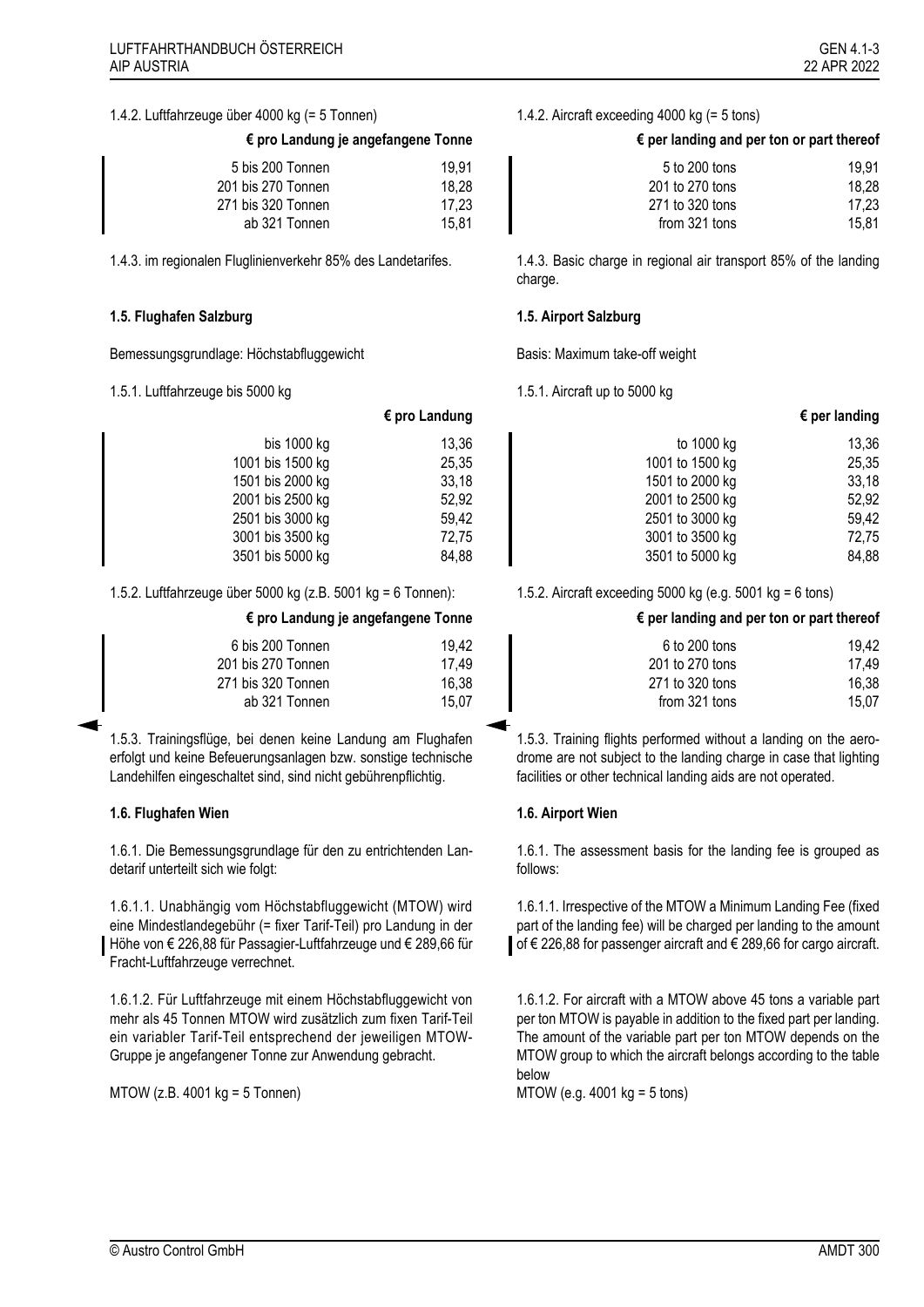|                                                 | Passagier-Luftfahrzeuge           |                                                 |                                       | passenger aircraft        |
|-------------------------------------------------|-----------------------------------|-------------------------------------------------|---------------------------------------|---------------------------|
| <b>MTOW-Gruppe</b><br>(je angefangene<br>Tonne) | fixer<br>Tarif-Teil<br>je Landung | variabler<br>Tarif-Teil je<br><b>Tonne MTOW</b> | MTOW-group per ton<br>or part thereof | fixed part<br>per landing |
| bis 45 Tonnen                                   | € 226,88                          | € 0,00                                          | up to 45 tons                         | € 226.                    |
| mehr als 45 Tonnen                              | € 226,88                          | € 6,19                                          | above 45 tons                         | € 226,                    |

| Fracht-Luftfahrzeuge                                                                                                                           |          |        |  |
|------------------------------------------------------------------------------------------------------------------------------------------------|----------|--------|--|
| <b>MTOW-Gruppe</b><br>variabler<br>fixer<br>(je angefangene<br><b>Tarif-Teil</b><br>Tarif-Teil je<br><b>Tonne MTOW</b><br>Tonne)<br>je Landung |          |        |  |
| bis 45 Tonnen                                                                                                                                  | € 289,66 | € U.UU |  |
| mehr als 45 Tonnen                                                                                                                             | € 289.66 | € 6.52 |  |

<span id="page-3-0"></span>1.6.1.3. Für Luftfahrzeuge in der "Allgemeinen Luftfahrt", die am Vorfeld des General Aviation Center (GAC) abgestellt bzw. abgefertigt werden, kommt folgender Landetarif zur Anwendung:

| <b>MTOW-Gruppe</b><br>(je angefangene<br>Tonne) | fixer<br><b>Tarif-Teil</b><br>je Landung | variabler<br>Tarif-Teil je<br><b>Tonne MTOW</b> |
|-------------------------------------------------|------------------------------------------|-------------------------------------------------|
| bis zu 4 Tonnen                                 | € 122,16                                 | € 0.00                                          |
| über 4 bis 10 Tonnen                            | € 83,59                                  | €7,72                                           |
| über 10 bis 15 Tonnen                           | € 125,41                                 | €7,72                                           |
| über 15 bis 25 Tonnen                           | € 243,92                                 | €7,72                                           |
| über 25 Tonnen                                  | €409.55                                  | € 8.06                                          |

1.6.1.4. Landegebühr für Hubschrauber - unabhängig vom Höchstabfluggewicht: € 74,52

# 1.6.1.5. Spitzenstunden-Zuschlag

Für Luftfahrzeuge der "Allgemeinen Luftfahrt*"* wird zusätzlich zum zutreffenden Landetarif gemäß *[1.6.1.1.](#page-2-0)*, *[1.6.1.2.](#page-2-1)* und *[1.6.1.3.](#page-3-0)* ein Zuschlag von 30% eingehoben, wenn die Landezeit ("Block on") innerhalb der unten angegebenen Zeiten liegt:

Unter den Begriff "Allgemeine Luftfahrt" fallen jene Luftfahrzeuge, die nicht im kommerziellen Linien- und Bedarfsluftverkehr mit Flugnummer eingesetzt werden.

## **2. PARKEN, HANGARIERUNG UND LANGZEITEINSTEL-LUNG VON LUFTFAHRZEUGEN**

## **2.1. Parken von Luftfahrzeugen 2.1. Parking of aircraft**

# **2.1.1. Flughafen Graz 2.1.1. Airport Graz**

- Für Luftfahrzeuge unter 4000 kg: 20% des Landetarifes
- Für Luftfahrzeuge über 4000 kg bis 10 Tonnen: 15% des Landetarifes

| Passagier-Luftfahrzeuge                        |                                   | passenger aircraft                              |                                              |                           |                                         |
|------------------------------------------------|-----------------------------------|-------------------------------------------------|----------------------------------------------|---------------------------|-----------------------------------------|
| <b>MTOW-Gruppe</b><br>je angefangene<br>Tonne) | fixer<br>Tarif-Teil<br>je Landung | variabler<br>Tarif-Teil je<br><b>Tonne MTOW</b> | <b>MTOW-group per ton</b><br>or part thereof | fixed part<br>per landing | variable part<br>per ton<br><b>MTOW</b> |
| bis 45 Tonnen                                  | € 226,88                          | € 0,00                                          | up to 45 tons                                | € 226,88                  | € 0,00                                  |
| mehr als 45 Tonnen                             | € 226,88                          | € 6,19                                          | above 45 tons                                | € 226,88                  | € 6,19                                  |

### **Fracht-Luftfahrzeuge cargo aircraft**

| <b>MTOW-Gruppe</b><br>je angefangene<br>Tonne) | fixer<br>Tarif-Teil<br>je Landung | variabler<br>Tarif-Teil je<br><b>Tonne MTOW</b> | MTOW-group per ton<br>or part thereof | fixed part<br>per landing | variable part<br>per ton<br><b>MTOW</b> |
|------------------------------------------------|-----------------------------------|-------------------------------------------------|---------------------------------------|---------------------------|-----------------------------------------|
| bis 45 Tonnen                                  | € 289.66                          | $\epsilon$ 0,00                                 | up to 45 tons                         | € 289,66                  | € 0,00                                  |
| mehr als 45 Tonnen                             | € 289,66                          | € 6,52                                          | above 45 tons                         | € 289,66                  | € 6,52                                  |

<span id="page-3-1"></span>1.6.1.3. The landing fee for "General Aviation aircraft", which are parked or rather handled on the General Aviation apron (GAC), shall be as follows:

| <b>MTOW-Gruppe</b><br>(je angefangene<br>Tonne) | fixer<br>Tarif-Teil<br>je Landung | variabler<br>Tarif-Teil je<br><b>Tonne MTOW</b> | MTOW-group per ton<br>or part thereof | fixed part<br>per landing | variable part<br>per ton<br><b>MTOW</b> |
|-------------------------------------------------|-----------------------------------|-------------------------------------------------|---------------------------------------|---------------------------|-----------------------------------------|
| bis zu 4 Tonnen                                 | € 122,16                          | $\epsilon$ 0.00                                 | up to 4 tons                          | € 122,16                  | € 0,00                                  |
| über 4 bis 10 Tonnen                            | € 83.59                           | € 7,72                                          | above 4 to 10 tons                    | € 83,59                   | $\epsilon$ 7,72                         |
| über 10 bis 15 Tonnen                           | € 125,41                          | $\overline{6}$ 7.72                             | above 10 to 15 tons                   | € 125,41                  | $\sqrt{67.72}$                          |
| über 15 bis 25 Tonnen                           | € 243,92                          | $\sqrt{67.72}$                                  | above 15 to 25 tons                   | € 243,92                  | $\sqrt{67,72}$                          |
| über 25 Tonnen                                  | €409,55                           | € 8,06                                          | above 25 tons                         | €409.55                   | 6,66                                    |

1.6.1.4. Landing charge for helicopters - irrespective of the MTOW: € 74,52

### 1.6.1.5. Peak hour surcharge

For "General Aviation aircraft" a surcharge in the amount of 30% to the applicable landing fee under points *[1.6.1.1.](#page-2-0)*, *[1.6.1.2.](#page-2-2)* and *[1.6.1.3.](#page-3-1)* is levied when landing takes place during the following times ("Block on"):

0800 - 1000 Ortszeit; 0800 - 1000 local time; 1100 - 1330 Ortszeit; 1100 - 1330 local time; 1500 - 1700 Ortszeit und 1500 - 1700 local time and 1730 - 2000 Ortszeit. 1730 - 2000 local time.

> "General Aviation aircraft" means aircraft which are not operated under a flight number in commercial scheduled and/or charter air services.

## **2. PARKING, HANGARAGE AND LONG-TERM STORAGE OF AIRCRAFT**

- For aircraft under 4000 kg: 20% of the landing charge
- For aircraft exceeding 4000 kg up to 10 tons: 15% of the landing charge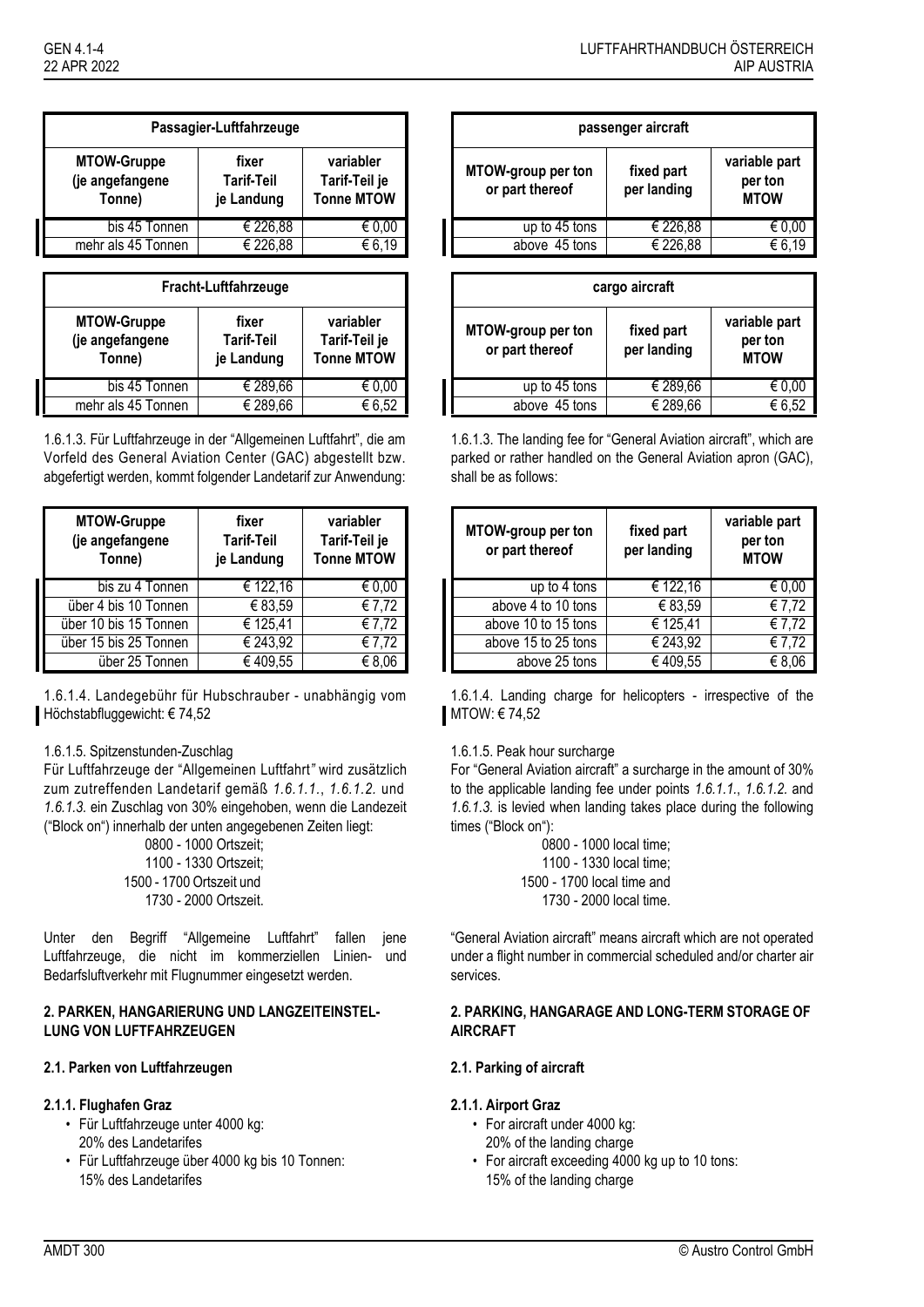• Für Luftfahrzeuge über 10 Tonnen: 10% des Landetarifes

# **2.1.2. Flughafen Innsbruck 2.1.2. Airport Innsbruck**

- Für Luftfahrzeuge unter 4000 kg: 20% des Landetarifes
- Für Luftfahrzeuge über 4000 kg bis 10 Tonnen: 15% des Landetarifes
- Für Luftfahrzeuge über 10 Tonnen: 10% des Landetarifes

# **2.1.3. Flughafen Klagenfurt 2.1.3. Airport Klagenfurt**

- Für Luftfahrzeuge unter 5000 kg: 20% des Landetarifes
- Für Luftfahrzeuge über 5000 kg bis 20 Tonnen: 15% des Landetarifes
- Für Luftfahrzeuge über 20 Tonnen: 10% des Landetarifes

# **2.1.4. Flughafen Linz 2.1.4. Airport Linz**

- Für Luftfahrzeuge unter 4000 kg: 20% des Landetarifes
- Für Luftfahrzeuge über 4000 kg: 10% des Landetarifes

# **2.1.5. Flughafen Salzburg 2.1.5. Airport Salzburg**

- Für Luftfahrzeuge unter 5000 kg (Höchstabfluggewicht): 20% des Landetarifes
- Für Luftfahrzeuge von 5000 kg bis 10 Tonnen: 15% des Landetarifes
- Für Luftfahrzeuge über 10 Tonnen: 10% des Landetarifes

# **2.1.6. Flughafen Wien 2.1.6. Airport Wien**

2.1.6.1. Der Tarif beträgt nach Ablauf der parktariffreien Zeit (= 4 Stunden) für jede angefangene 24-Stunden-Periode (berechnet mit Beginn der effektiven Blockzeit):

- Für Luftfahrzeuge unter 10 Tonnen: 28% des Landetarifes
- Für Luftfahrzeuge über 10 Tonnen bis 15 Tonnen: 23% des Landetarifes
- Für Luftfahrzeuge über 15 Tonnen bis 25 Tonnen: 16% des Landetarifes
- Für Luftfahrzeuge über 25 Tonnen: 12% des Landetarifes

# **2.2. Hangarierungstarife 2.2. Hangarage charges**

2.2.1. Detailinformationen sind bei der Flughafenbetriebsleitung verfügbar.

# **2.3. Langzeiteinstellung von Luftfahrzeugen 2.3. Long-term storage**

2.3.1. Detailinformationen sind bei der Flughafenbetriebsleitung verfügbar.

• For aircraft exceeding 10 tons: 10% of the landing charge

- For aircraft under 4000 kg: 20% of the landing charge
- For aircraft exceeding 4000 kg up to 10 tons: 15% of the landing charge
- For aircraft exceeding 10 tons: 10% of the landing charge

- For aircraft under 5000 kg: 20% of the landing charge
- For aircraft exceeding 5000 kg up to 20 tons: 15% of the landing charge
- For aircraft exceeding 20 tons: 10% of the landing charge

- For aircraft under 4000 kg: 20% of the landing charge
- For aircraft exceeding 4000 kg: 10% of the landing charge

- For aircraft under 5000 kg (MTOW): 20% of the landing charge
- For aircraft from 5000 kg up to 10 tons: 15% of the landing charge
- For aircraft exceeding 10 tons: 10% of the landing charge

2.1.6.1. After expiration of the free parking period (= 4 hours) the charge per 24-hour-period or part thereof (calculated per actual block-to-block time) shall be:

- For aircraft under 10 tons: 28% of the landing charge
- For aircraft exceeding 10 tons up to 15 tons: 23% of the landing charge
- For aircraft exceeding 15 tons up to 25 tons: 16% of the landing charge
- For aircraft exceeding 25 tons: 12% of the landing charge

2.2.1. Detailed information available at the aerodrome operator.

2.3.1. Detailed information available at the aerodrome operator.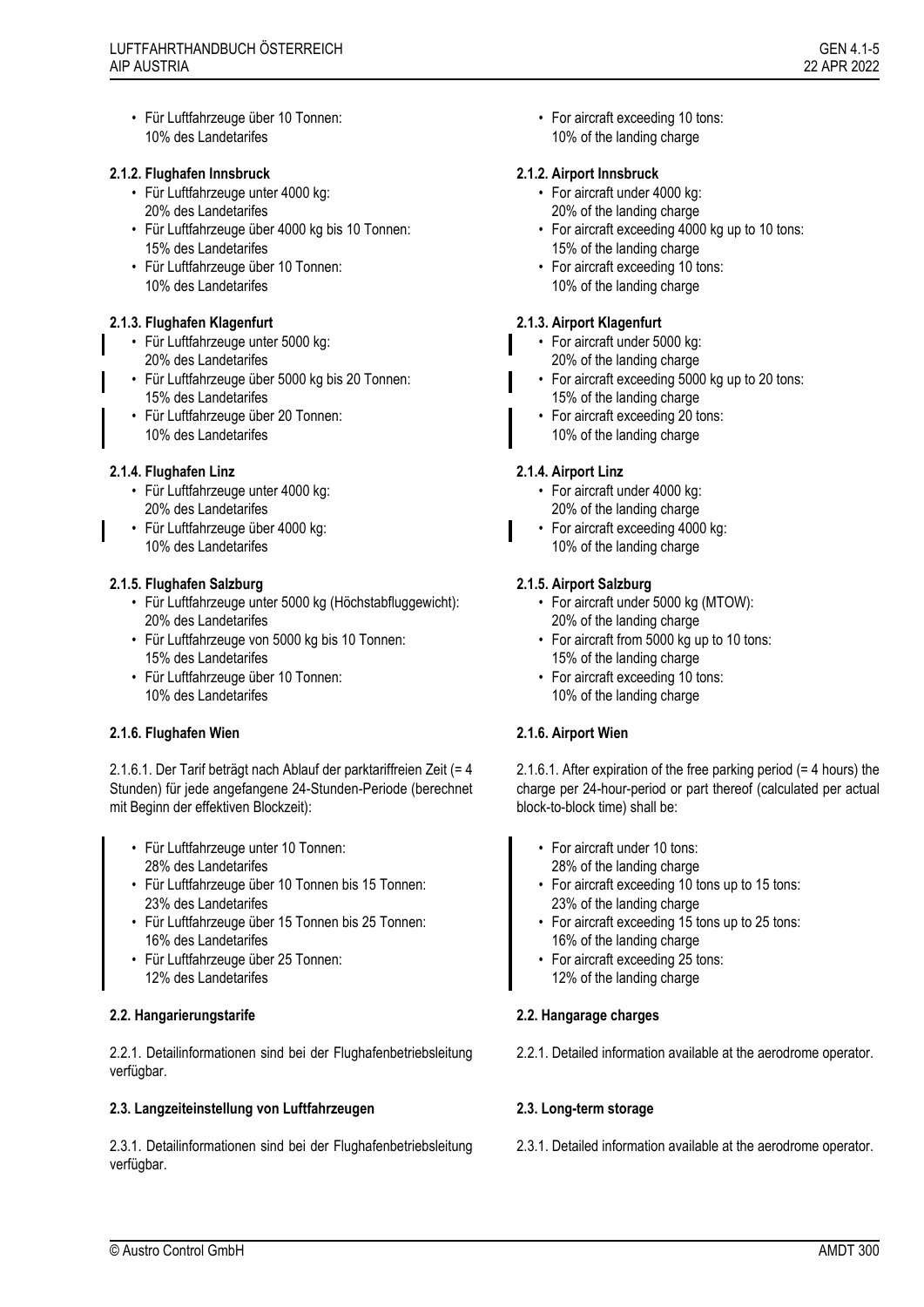# **3.1. Flughafen Graz 3.1. Airport Graz**

3.1.1. Vom Luftbeförderungsunternehmen zusätzlich zum Landetarif zu entrichtendes Entgelt:

3.1.1.1. € 15,32 für jeden abfliegenden Fluggast im internationalen Luftverkehr, der das Abfertigungsgebäude benutzt.

3.1.1.2. € 13,02 für jeden abfliegenden Fluggast im nationalen Luftverkehr.

3.1.1.3. € 10,24 für jeden abfliegenden Fluggast im internationalen allgemeinen Luftverkehr, der das Zentrum für die Allgemeine Luftfahrt (GAC) benutzt.

3.1.1.4. € 5,08 für jeden abfliegenden Fluggast im nationalen allgemeinen Luftverkehr, der das Zentrum für die Allgemeine Luftfahrt (GAC) benutzt.

3.1.1.5. € 10,24 für jeden abfliegenden Fluggast auf Transfer-Flügen im internationalen allgemeinen Luftverkehr, der das Zentrum für die Allgemeine Luftfahrt (GAC) benutzt.

3.1.1.6. € 5,08 für jeden abfliegenden Fluggast auf Transfer-Flügen im nationalen allgemeinen Luftverkehr, der das Zentrum für die Allgemeine Luftfahrt (GAC) benutzt.

*Anmerkung:* Transfer-Fluggäste sind Fluggäste, deren Flug die Flugnummer während des Bodenaufenthaltes wechselt.

# **3.2. Flughafen Innsbruck 3.2. Airport Innsbruck**

3.2.1. Vom Luftbeförderungsunternehmen zusätzlich zum Landetarif zu entrichtendes Entgelt (PRM-Entgelt inkludiert):

3.2.1.1. Von 2001 kg bis zu 4000 kg Höchstabfluggewicht:

€ 10,71 für jeden abfliegenden Fluggast auf internationalen Flügen;

€ 9,41 für jeden abfliegenden Fluggast auf nationalen Flügen.

3.2.1.2. Von 4001 kg bis 10 Tonnen Höchstabfluggewicht: € 15,34 für jeden abfliegenden Fluggast auf internationalen Flügen;

€ 15,34 für jeden abfliegenden Fluggast auf nationalen Flügen.

3.2.1.3. Bei mehr als 10 Tonnen Höchstabfluggewicht:

€ 16,34 für jeden abfliegenden Fluggast auf internationalen Flügen;

€ 16,34 für jeden abfliegenden Fluggast auf nationalen Flügen.

3.2.1.3.1. € 7,29 für jeden abfliegenden Fluggast auf Transfer-Flügen.

# **3. PASSAGIERDIENST 3. PASSENGER SERVICE**

3.1.1. Levied on the carrier as a surcharge to the landing charge:

3.1.1.1. € 15,32 for every departing passenger in international air transport who uses the terminal.

3.1.1.2. € 13,02 for every departing passenger on national air transport.

3.1.1.3. € 10,24 for every departing passenger in international general aviation who uses the General Aviation Center (GAC).

3.1.1.4. € 5,08 for every departing passenger in national general aviation who uses the General Aviation Center (GAC).

3.1.1.5. € 10,24 for every departing passenger in transfer air transport in international general aviation who uses the General Aviation Center (GAC).

3.1.1.6. € 5,08 for every departing passenger in transfer air transport in national general aviation who uses the General Aviation Center (GAC).

*Remark:* Transfer passengers are passengers whose flight changes the flight number during the stay on ground.

3.2.1. Levied on the carrier as a surcharge to the landing charge (PRM charge included):

3.2.1.1. From 2001 kg up to 4000 kg MTOW:

€ 10,71 for every departing passenger on international flights;

 $\epsilon$  9,41 for every departing passenger on national flights.

3.2.1.2. From 4001 kg up to 10 tons MTOW:

€ 15,34 for every departing passenger on international flights;

- € 15,34 for every departing passenger on national flights.
	- 3.2.1.3. Exceeding 10 tons MTOW:
- € 16,34 for every departing passenger on international flights;

€ 16,34 for every departing passenger on national flights.

3.2.1.3.1. € 7,29 for every departing passenger in transfer air transport.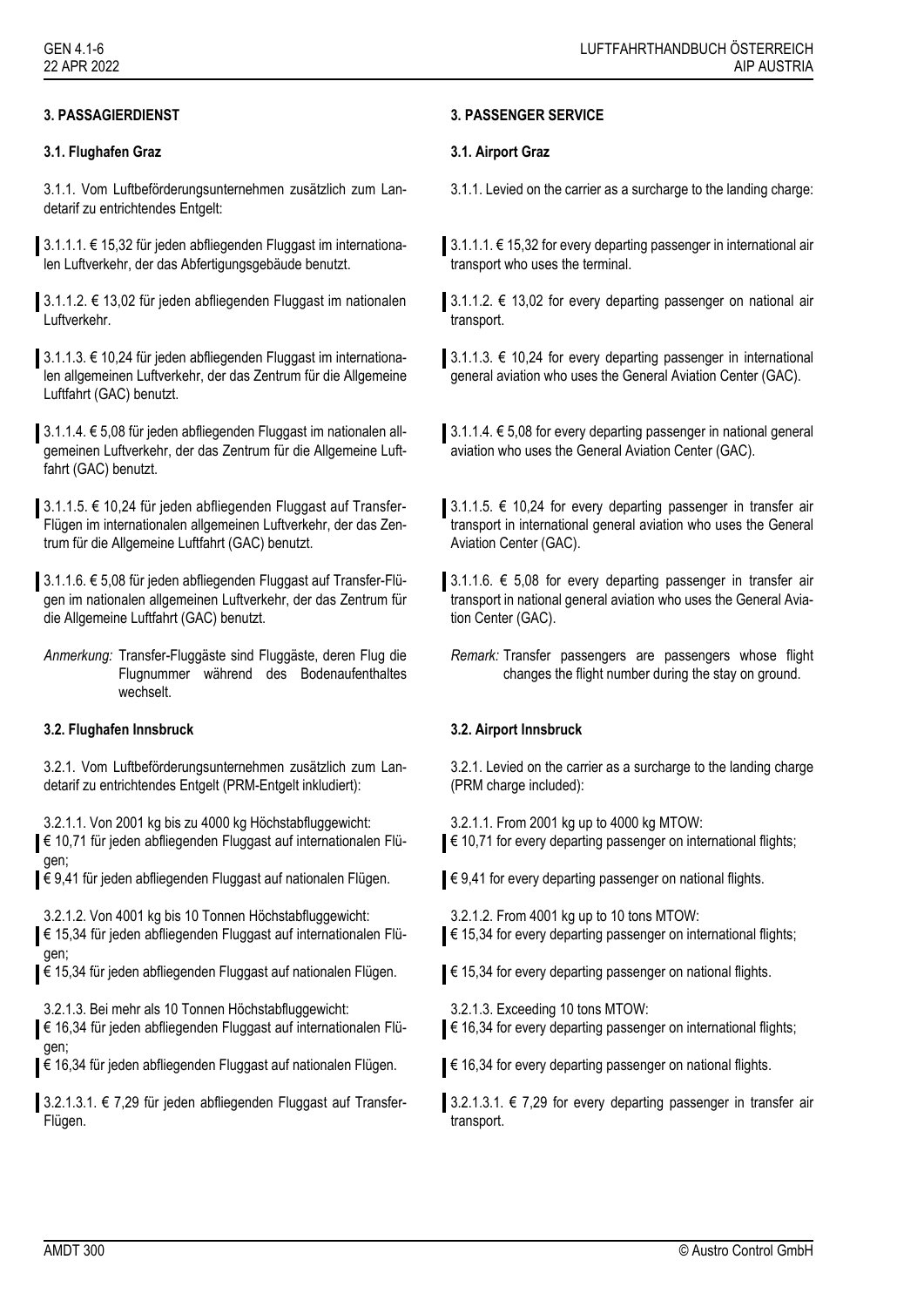*Anmerkung:* Transfer-Fluggäste sind Fluggäste, deren Flug die Flugnummer während des Bodenaufenthaltes wechselt.

## **3.3. Flughafen Klagenfurt 3.3. Airport Klagenfurt**

3.3.1. Vom Luftbeförderungsunternehmen zusätzlich zum Landetarif zu entrichtendes Entgelt:

3.3.1.1. Von 2001 kg bis zu 5000 kg Höchstabfluggewicht: € 9,57 für jeden abfliegenden Fluggast auf internationalen Flügen;

€ 9,57 für jeden abfliegenden Fluggast auf nationalen Flügen.

3.3.1.2. Bei mehr als 5000 kg Höchstabfluggewicht: 3.3.1.2. Exceeding 5000 kg MTOW:

3.3.1.2.1. € 14,32 für jeden abfliegenden Fluggast auf internationalen Flügen;

3.3.1.2.2. € 14,32 für jeden abfliegenden Fluggast auf nationalen Flügen.

# **3.4. Flughafen Linz 3.4. Airport Linz**

3.4.1. Vom Luftbeförderungsunternehmen zusätzlich zum Landetarif zu entrichtendes Entgelt:

3.4.1.1. € 18,15 für jeden abfliegenden Fluggast, der das Abfertigungsgebäude benutzt.

3.4.1.2. € 12,00 für jeden abfliegenden Fluggast der das Zentrum für die Allgemeine Luftfahrt (GAC) benutzt.

3.4.1.3. 85% von 3.4.1.1. für jeden abfliegenden Fluggast auf Regionalflügen, der das Abfertigungsgebäude benutzt.

3.4.1.4. € 8,29 für jeden abfliegenden Fluggast auf Transfer-Flügen

*Anmerkung:* Transfer-Fluggäste sind Fluggäste, deren Flug die Flugnummer während des Bodenaufenthaltes wechselt.

### **3.5. Flughafen Salzburg 3.5. Airport Salzburg**

3.5.1. Vom Luftbeförderungsunternehmen zusätzlich zum Landetarif zu entrichtendes Entgelt:

3.5.1.1. Von 2001 kg bis zu 5000 kg Höchstabfluggewicht:

€ 10,15 für jeden abfliegenden Fluggast auf internationalen Flügen;

€ 4,53 für jeden abfliegenden Fluggast auf nationalen Flügen.

3.5.1.2. Bei mehr als 5000 kg Höchstabfluggewicht:

€ 15,30 für jeden abfliegenden Fluggast auf internationalen Flügen;

€ 15,30 für jeden abfliegenden Fluggast auf nationalen Flügen.

*Remark:* Transfer passengers are passengers whose flight changes the flight number during the stay on ground.

3.3.1. Levied on the carrier as a surcharge to the landing charge:

3.3.1.1. From 2001 kg up to 5000 kg MTOW:  $\in$  9,57 for every departing passenger on international flights;

 $\in$  9,57 for every departing passenger on national flights.

3.3.1.2.1. € 14,32 for every departing passenger on international flights.

3.3.1.2.2.  $€$  14,32 for every departing passenger on national flights.

3.4.1. Levied on the carrier as a surcharge to the landing charge:

3.4.1.1. € 18,15 for every departing passenger who uses the terminal building.

3.4.1.2.  $€$  12,00 for every departing passenger who uses the General Aviation Center (GAC).

3.4.1.3. 85% form 3.4.1.1. for every departing passenger on regional flights who uses the terminal building.

3.4.1.4.  $∈$  8,29 for every departing passenger in transfer air transport.

*Remark:* Transfer passengers are passengers whose flight changes the flight number during the stay on ground.

3.5.1. Levied on the carrier as a surcharge to the landing charge for every passenger:

3.5.1.1. From 2001 kg up to 5000 kg MTOW:  $\in$  10,15 for every departing passenger on international flights;

€ 4,53 for every departing passenger on national flights.

3.5.1.2. Exceeding 5000 kg MTOW:

€ 15,30 for every departing passenger on international flights;

€ 15,30 for every departing passenger on national flights.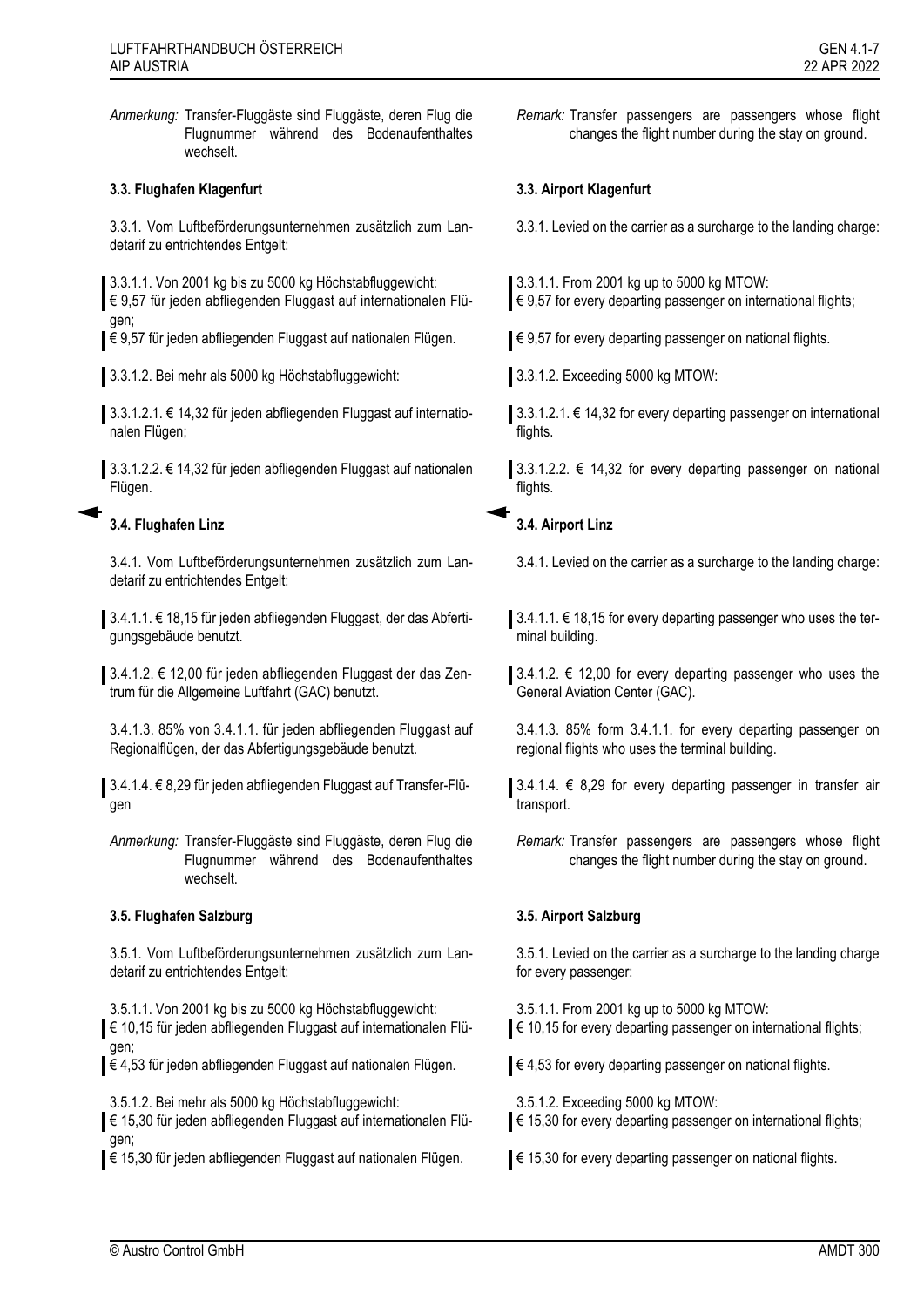3.5.1.3. € 6,95 für jeden abfliegenden Fluggast auf Transfer-Flügen.

*Anmerkung:* Transfer-Fluggäste sind Fluggäste, deren Flug die Flugnummer während des Bodenaufenthaltes wechselt.

# **3.6. Flughafen Wien 3.6. Airport Wien**

3.6.1. Vom Luftbeförderungsunternehmen zusätzlich zum Landetarif zu entrichtendes Entgelt:

3.6.1.1. € 17,70 für jeden abfliegenden Fluggast, der das Abfertigungsgebäude oder das Zentrum für die Allgemeine Luftfahrt (GAC) benützt.

# **4. SICHERHEIT 4. SECURITY**

## **4.1. Flughafen Graz 4.1. Airport Graz**

4.1.1. Vom Luftbeförderungsunternehmen ist für jeden abfliegenden Fluggast ein Sicherheitsbeitrag von € 14,96 zu entrichten.

## **4.2. Flughafen Innsbruck 4.2. Airport Innsbruck**

4.2.1. Vom Luftbeförderungsunternehmen ist für jeden abfliegenden Fluggast ein Sicherheitsbeitrag von € 17,11 zu entrichten. Für 2022 wird ein einmaliger Nachlass von € 1,59 gewährt.

# **4.3. Flughafen Klagenfurt 4.3. Airport Klagenfurt**

4.3.1. Vom Luftbeförderungsunternehmen ist für jeden abfliegenden Fluggast ein Sicherheitsbeitrag von € 15,00 zu entrichten.

### **4.4. Flughafen Linz 4.4. Airport Linz**

4.4.1. Vom Luftbeförderungsunternehmen ist für jeden abfliegenden Fluggast ein Sicherheitsbeitrag von € 18,41 zu entrichten.

# **4.5. Flughafen Salzburg 4.5. Airport Salzburg**

4.5.1. Vom Luftbeförderungsunternehmen ist für jeden abfliegenden Fluggast ein Sicherheitsbeitrag von € 11,68, für jeden abfliegenden Transfer-Fluggast ein Sicherheitsbeitrag von € 5,84, zu entrichten.

*Anmerkung:* Transfer-Fluggäste sind Fluggäste, deren Flug die Flugnummer während des Bodenaufenthaltes wechselt.

### **4.6. Flughafen Wien 4.6. Airport Wien**

4.6.1. Vom Luftbeförderungsunternehmen ist für jeden abfliegenden Fluggast und für jeden abfliegenden Transfer-Fluggast ein Sicherheitsbeitrag von € 8,59 zu entrichten.

3.5.1.3.  $€$  6,95 for every departing passenger in transfer air transport.

*Remark:* Transfer passengers are passengers whose flight changes the flight number during the stay on ground.

3.6.1. Levied on the carrier as a surcharge to the landing charge for every passenger:

3.6.1.1. € 17,70 for every departing passenger who uses the terminal building or the General Aviation Center (GAC).

4.1.1. The carriers have to levy a charge of  $\epsilon$  14,96 on every departing passenger.

4.2.1. The carriers have to levy a charge of € 17,11 on every departing passenger.

For 2022 a one time reduction in the amount of  $\epsilon$  1,59 will be granted.

4.3.1. The carriers have to levy a charge of € 15,00 on every departing passenger.

4.4.1. The carriers have to levy a charge of € 18,41 on every departing passenger.

4.5.1. The carriers have to levy a charge of € 11,68 on every departing passenger, a charge of  $\epsilon$  5,84 on every departing transfer passenger.

4.6.1. The carriers have to levy a charge of € 8,59 on every departing passenger and on every departing transfer passenger.

*Remark:* Transfer passengers are passengers whose flight changes the flight number during the stay on ground.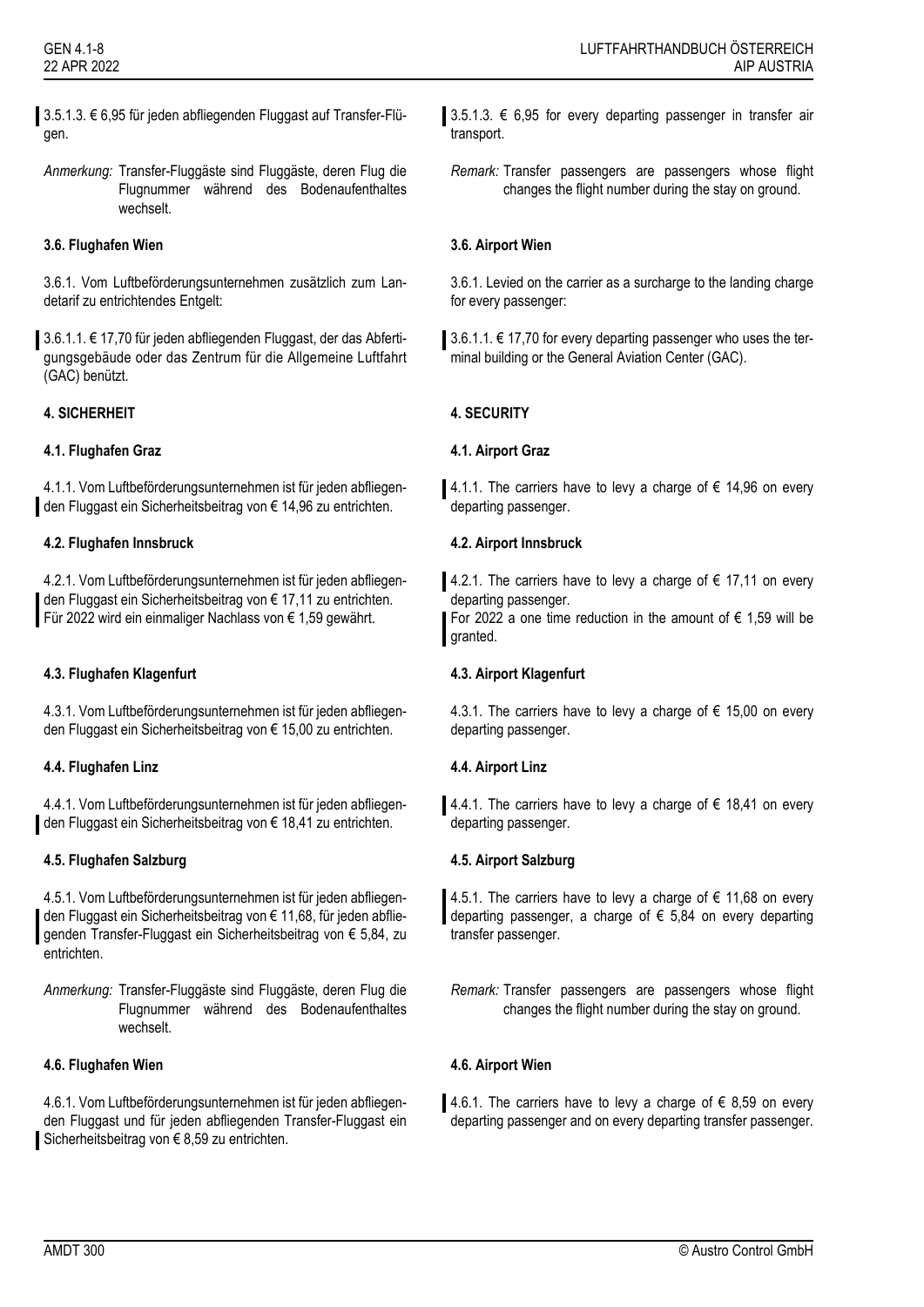- *Anmerkung:* Transfer-Fluggäste sind Fluggäste, deren Flug die Flugnummer während des Bodenaufenthaltes wechselt.
- *Remark:* Transfer passengers are passengers whose flight changes the flight number during the stay on ground.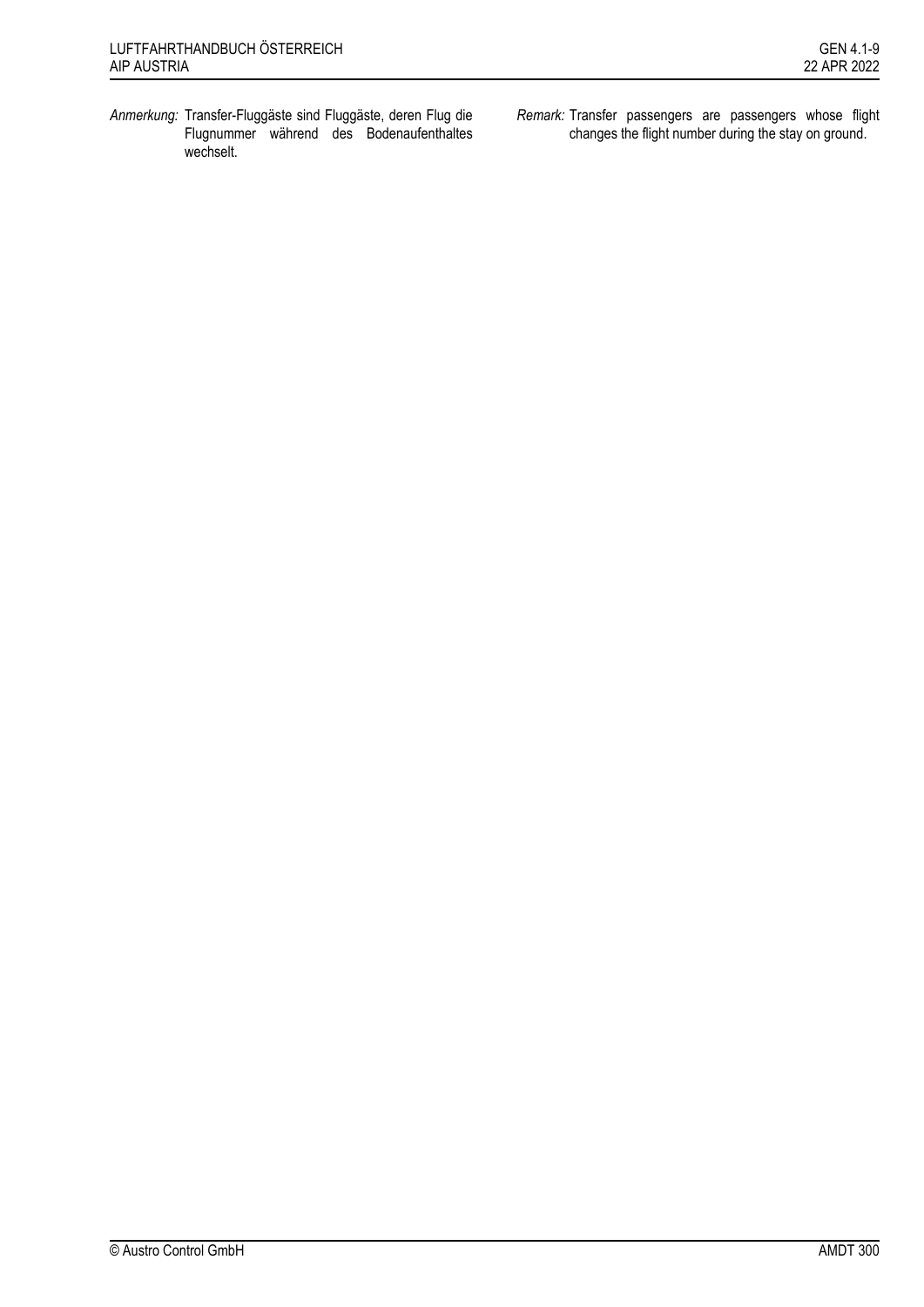# **5. LÄRMABHÄNGIGE TARIFE 5. NOISE RELATED CHARGES**

# **5.1. Flughafen Innsbruck 5.1. Airport Innsbruck**

| Gruppe / Group:                                | Lärmbezogener<br>Zuschlag / Noise-<br><b>Related Surcharge</b> |           |
|------------------------------------------------|----------------------------------------------------------------|-----------|
|                                                | Gruppe I / Group I:                                            |           |
| B-727 SERIES - 200 ADV / HUSHKIT,              | MD80 / -81 / -82 / -83,                                        | € 1247,92 |
| B-737 SERIES -200 ADV / MIXER,                 | DC-10 SERIES -30 / -30 ER,                                     |           |
| B-737 SERIES -200 ADV / HUSHKIT,               | MD11,                                                          |           |
| B-747 SERIES -400,                             | TRISTAR L-1011 SERIES -500,                                    |           |
| DC-8 SERIES -70,                               | YAK-42,                                                        |           |
| DC-9 SERIES -10 / -20 HUSHKIT,                 | <b>GULFSTREAM III.</b>                                         |           |
|                                                | Gruppe II / Group II:                                          |           |
| AIRBUS A-300 / B2 / B4,                        | TRISTAR L-1011 SERIES 1-100 / -200,                            | € 748,77  |
| AIRBUS A-300 SERIES -600,                      | TU-154 M (SOLOVIEV D-30),                                      |           |
| AIRBUS A-310, SERIES - 300                     | FOKKER VFW-614,                                                |           |
| AIRBUS A-340 SERIES -200 / -300 / -500 / -600, | MORANE MS-760,                                                 |           |
| B-767 SERIES -200 / -200 ER / -300 / -300 ER,  | PIAGGIO PD-808,                                                |           |
| DC-9 SERIES -40 HUSHKIT (JT8D-11),             | YAK-40.                                                        |           |
| DC-10 SERIES -10 / -40,                        |                                                                |           |
|                                                | Gruppe III / Group III:                                        |           |
| AIRBUS A-310 SERIES -200,                      | FALCON 200 MYSTERE,                                            | € 374,36  |
| AIRBUS A-330 SERIES -200 / -300,               | JETSTAR L-1329 / II (TFE 731),                                 |           |
| B-777 SERIES -200 / -200 ER / -300 / -300 ER,  | MITSUBISHI MU-300 DIAMOND 1 / BE40,                            |           |
| MD87,                                          | SABRELINER NA-265 SERIES 65-80 (TFE),                          |           |
| IL-96 M / SERIES -300,                         | WESTWIND IAI-1124 / AJ25 (TFE).                                |           |
| FALCON SERIES -20 / -50 / -900,                |                                                                |           |
|                                                | Gruppe IV / Group IV:                                          |           |
| AIRBUS A-319                                   | EMBRAER EMB-145 / ER / 170 / 190,                              | € 0,00    |
| AIRBUS A-320 SERIES -100/-200,                 | FOKKER F70 / F100,                                             |           |
| AIRBUS A-321,                                  | TU-204 SERIES -100,                                            |           |
| ANTONOV AN218 SERIES -200/-300,                | TU-330 FREIGHTER,                                              |           |
| AVRO RJ -70/-85/-100,                          | YAK-242,                                                       |           |
| B717 SERIES -200/-300,                         | CANADAIR CL-600 (ALF 502) / CL-601 (GE-CF),                    |           |
| B-737 SERIES -300 TO -900,                     | CESSNA C500 / C525 / 550 / C560 / C650 / C750,                 |           |
| B-757 SERIES -200/-300,                        | CORVETTE SN-601 SERIES -100,                                   |           |
| BAE BA-146 SERIES -100/-200,                   | FALCON SERIES -10 / -2000,                                     |           |
| CANADAIR RJ100 ER / 700,                       | GULFSTREAM IV / V,                                             |           |
| DORNIER DO328 SERIES -300,                     | HS-125 SERIES -400 TO -1000,                                   |           |
| MD90,                                          | LEARJET LR SERIES 30/-45/-50/-60.                              |           |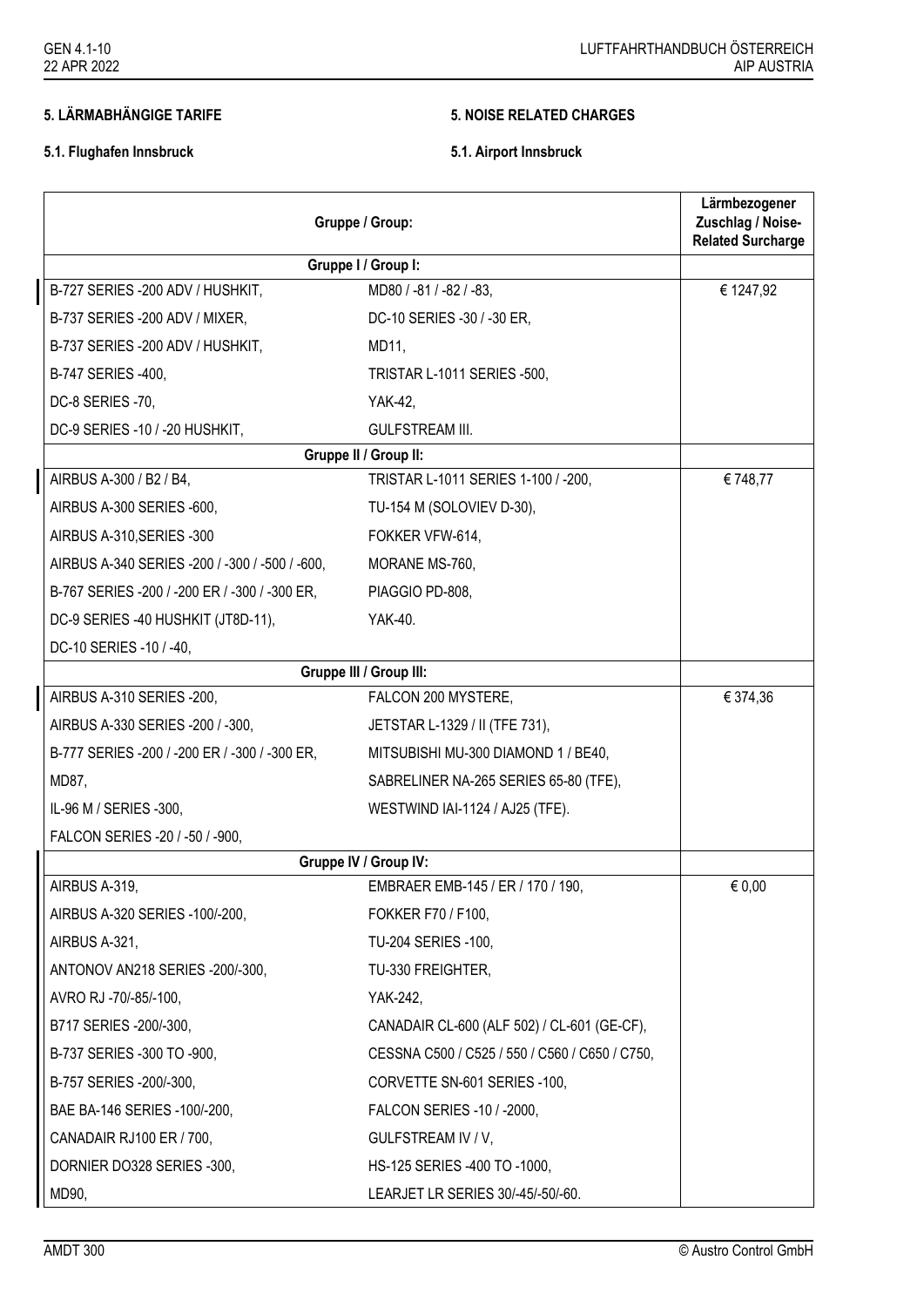## **6.1.1. Flughafen Graz 6.1.1. Airport Graz**

## 6.1.1.1. Fluggast

Die Bemessungsgrundlage für den zu entrichtenden Infrastruktur-Tarif ist die Anzahl der abfliegenden Fluggäste, die das Abfluggebäude benutzen, und wird in Verbindung mit dem Fluggasttarif eingehoben.

Die Gebühr pro abfliegenden Fluggast beträgt € 1,78.

## 6.1.1.2. Rampe

Die Bemessungsgrundlage für den Infrastruktur-Tarif ist die Bereitstellung und Inanspruchnahme von infrastrukturellen Einrichtungen und Anlagen im Rahmen der Bodenabfertigung eines Luftfahrzeuges.

## **6.1. Infrastruktur-Tarif 6.1. Infrastructure charge**

## 6.1.1.1. Passenger

The assessment basis for the "landside" infrastructure charge is the number of the departing passengers who use the terminal building and shall be collected in connection with the passenger service charge.

The charge shall be per departing passenger  $\epsilon$  1,78.

### 6.1.1.2. Ramp

The assessment basis for the infrastructure charge is the provision and utilisation of infrastructure for an aircraft within the scope of the supply of ground handling services.

| <b>INFRA-Gruppen</b><br><b>INFRA-Group</b> | Höchstabfluggewicht in Tonnen<br><b>MTOW</b> in tons | Infrastruktur-Tarif in €<br>Infrastructure charge in € |
|--------------------------------------------|------------------------------------------------------|--------------------------------------------------------|
| 1                                          | bis zu / up to 10                                    | 30,05                                                  |
| $\overline{2}$                             | $11 - 18$                                            | 53,42                                                  |
| 3                                          | $19 - 25$                                            | 63,25                                                  |
| 4                                          | $26 - 40$                                            | 101,29                                                 |
| 5                                          | $41 - 58$                                            | 156,51                                                 |
| 6                                          | $59 - 79$                                            | 196,19                                                 |
| $\overline{7}$                             | $80 - 100$                                           | 231,66                                                 |
| 8                                          | 101 - 130                                            | 280,54                                                 |
| 9                                          | 131 - 155                                            | 330,14                                                 |
| 10                                         | 156 - 200                                            | 419,16                                                 |
| 11                                         | 201 - 270                                            | 566,30                                                 |
| 12                                         | über / exceeding 270                                 | 780,94                                                 |

# **6.1.2. Flughafen Innsbruck 6.1.2. Airport Innsbruck**

### 6.1.2.1. Fluggast

Die Bemessungsgrundlage für den zu entrichtenden Infrastruktur-Tarif ist die Anzahl der abfliegenden Fluggäste, die das Abfluggebäude benutzen, und wird in Verbindung mit dem Fluggasttarif eingehoben.

Die Gebühr pro abfliegenden Fluggast beträgt € 1,98.

### 6.1.2.2. Rampe

Die Bemessungsgrundlage für den Infrastruktur-Tarif ist die Bereitstellung und Inanspruchnahme von infrastrukturellen Einrichtungen und Anlagen im Rahmen der Bodenabfertigung eines Luftfahrzeuges.

# 6.1.2.1. Passenger

The assessment basis for the "landside" infrastructure charge is the number of the departing passengers who use the terminal building and shall be collected in connection with the passenger service charge.

The charge shall be per departing passenger  $\epsilon$  1,98.

### 6.1.2.2. Ramp

The assessment basis for the infrastructure charge is the provision and utilisation of infrastructure for an aircraft within the scope of the supply of ground handling services.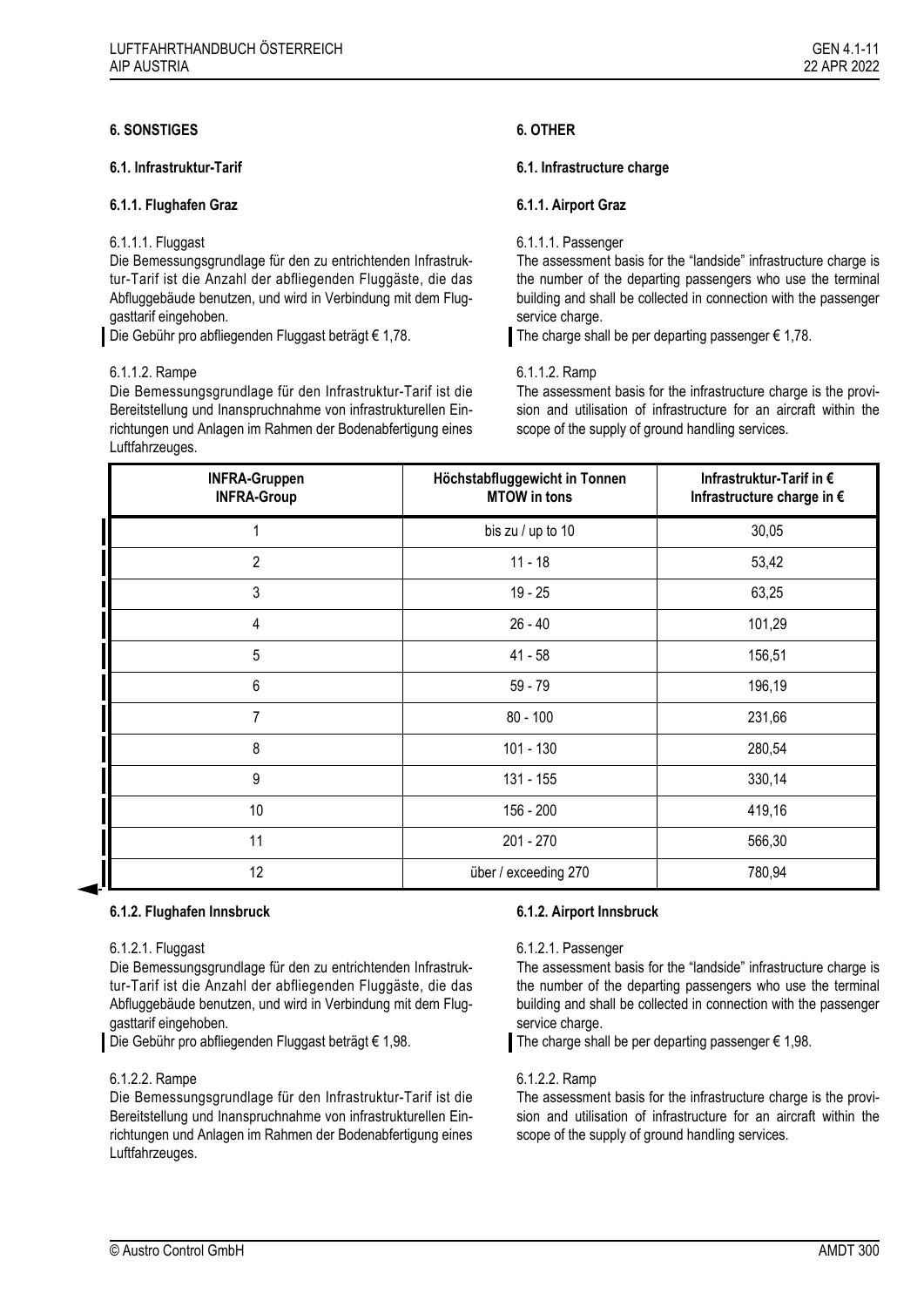| <b>INFRA-Gruppen</b><br><b>INFRA-Group</b> | Höchstabfluggewicht in Tonnen<br><b>MTOW</b> in tons | Infrastruktur-Tarif in €<br>Infrastructure charge in € |
|--------------------------------------------|------------------------------------------------------|--------------------------------------------------------|
|                                            | bis zu / up to 10                                    | 37,19                                                  |
| $\overline{2}$                             | $11 - 18$                                            | 64,69                                                  |
| 3                                          | $19 - 25$                                            | 76,03                                                  |
| 4                                          | $26 - 45$                                            | 123,35                                                 |
| 5                                          | $46 - 58$                                            | 190,17                                                 |
| 6                                          | $59 - 79$                                            | 238,60                                                 |
| 7                                          | $80 - 100$                                           | 282,20                                                 |
| 8                                          | 101 - 130                                            | 338,76                                                 |
| 9                                          | 131 - 155                                            | 366,49                                                 |
| 10                                         | 156 - 200                                            | 508,95                                                 |
| 11                                         | 201 - 270                                            | 628,55                                                 |
| 12                                         | über / exceeding 270                                 | 882,56                                                 |
| GA (General Aviation)                      | bis zu / up to 13                                    | 32,63                                                  |

# **6.1.3. Flughafen Klagenfurt 6.1.3. Airport Klagenfurt**

# 6.1.3.1. Fluggast

Die Bemessungsgrundlage für den zu entrichtenden Infrastruktur-Tarif ist die Anzahl der abfliegenden Fluggäste, die das Abfluggebäude benutzen, und wird in Verbindung mit dem Fluggasttarif eingehoben.

Die Gebühr pro abfliegenden Fluggast beträgt € 1,68.

# 6.1.3.2. Rampe

Die Bemessungsgrundlage für den Infrastruktur-Tarif ist die Bereitstellung und Inanspruchnahme von infrastrukturellen Einrichtungen und Anlagen im Rahmen der Bodenabfertigung eines Luftfahrzeuges.

### 6.1.3.1. Passenger

The assessment basis for the "landside" infrastructure charge is the number of the departing passengers who use the terminal building and shall be collected in connection with the passenger service charge.

The charge shall be per departing passenger  $\epsilon$  1,68.

### 6.1.3.2. Ramp

The assessment basis for the infrastructure charge is the provision and utilisation of infrastructure for an aircraft within the scope of the supply of ground handling services.

| <b>INFRA-Gruppen</b><br><b>INFRA-Group</b> | Höchstabfluggewicht in Tonnen<br><b>MTOW</b> in tons | Infrastruktur-Tarif in €<br>Infrastructure charge in € |
|--------------------------------------------|------------------------------------------------------|--------------------------------------------------------|
|                                            | bis zu / up to 17                                    | 48,29                                                  |
| 2                                          | $18 - 25$                                            | 57,17                                                  |
| 3                                          | $26 - 44$                                            | 91,55                                                  |
| 4                                          | $45 - 59$                                            | 141,53                                                 |
| 5                                          | $60 - 70$                                            | 177,60                                                 |
| 6                                          | $71 - 100$                                           | 209,08                                                 |
| $\overline{7}$                             | 101 - 159                                            | 298,77                                                 |
| 8                                          | $160 - 200$                                          | 379,33                                                 |
| 9                                          | über / exceeding 200                                 | 512,44                                                 |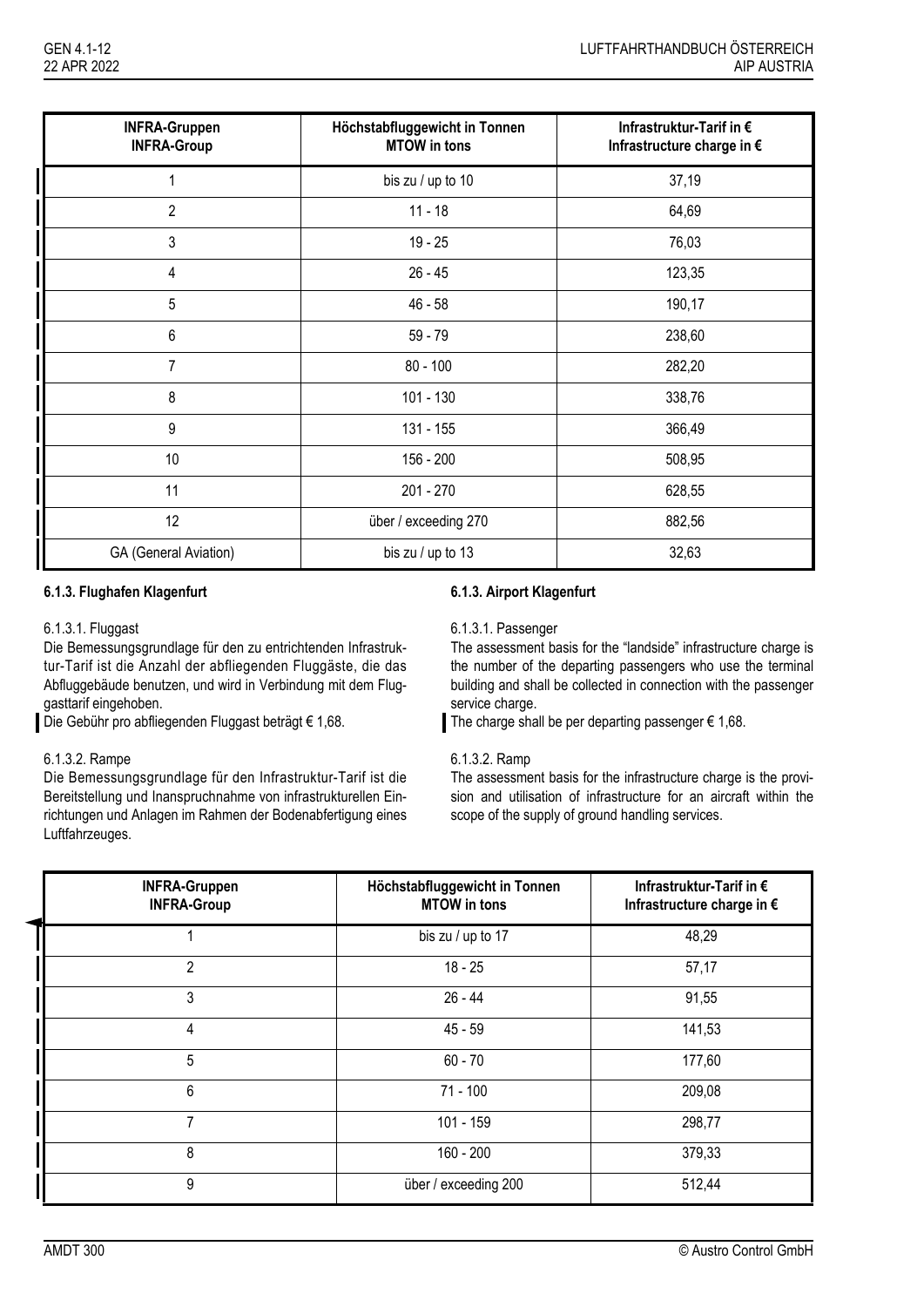## 6.1.4.1. Fluggast

Die Bemessungsgrundlage für den zu entrichtenden Infrastruktur-Tarif ist die Anzahl der abfliegenden Fluggäste, die das Abfluggebäude benutzen, und wird in Verbindung mit dem Fluggasttarif eingehoben.

Die Gebühr pro abfliegenden Fluggast beträgt € 2,05.

## 6.1.4.2. Rampe

Die Bemessungsgrundlage für den Infrastruktur-Tarif ist die Bereitstellung und Inanspruchnahme von infrastrukturellen Einrichtungen und Anlagen im Rahmen der Bodenabfertigung eines Luftfahrzeuges.

## 6.1.4.1. Passenger

The assessment basis for the "landside" infrastructure charge is the number of the departing passengers who use the terminal building and shall be collected in connection with the passenger service charge.

The charge shall be per departing passenger  $\epsilon$  2,05.

### 6.1.4.2. Ramp

The assessment basis for the infrastructure charge is the provision and utilisation of infrastructure for an aircraft within the scope of the supply of ground handling services.

| <b>INFRA-Gruppen</b><br><b>INFRA-Group</b> | Höchstabfluggewicht in Tonnen<br><b>MTOW</b> in tons | Infrastruktur-Tarif in €<br>Infrastructure charge in € |
|--------------------------------------------|------------------------------------------------------|--------------------------------------------------------|
| 1                                          | bis zu / up to 5                                     | 22,18                                                  |
| $\overline{2}$                             | $6 - 10$                                             | 36,14                                                  |
| 3                                          | $11 - 18$                                            | 44,74                                                  |
| $\overline{4}$                             | $19 - 28$                                            | 77,05                                                  |
| 5                                          | $29 - 45$                                            | 139,72                                                 |
| 6                                          | $46 - 58$                                            | 204,74                                                 |
| $\overline{7}$                             | $59 - 79$                                            | 255,52                                                 |
| 8                                          | $80 - 100$                                           | 299,49                                                 |
| 9                                          | $101 - 130$                                          | 357,55                                                 |
| 10                                         | 131 - 155                                            | 415,70                                                 |
| 11                                         | 156 - 200                                            | 533,38                                                 |
| 12                                         | 201 - 270                                            | 682,44                                                 |
| 13                                         | über / exceeding 270                                 | 991,36                                                 |

# **6.1.5. Flughafen Salzburg 6.1.5. Airport Salzburg**

### 6.1.5.1. Fluggast

Die Bemessungsgrundlage für den zu entrichtenden Infrastruktur-Tarif ist die Anzahl der abfliegenden Fluggäste, die das Abfluggebäude benutzen, und wird in Verbindung mit dem Fluggasttarif eingehoben.

Die Gebühr pro abfliegenden Fluggast beträgt € 1,71.

### 6.1.5.2. Rampe

Die Bemessungsgrundlage für den Infrastruktur-Tarif ist die Bereitstellung und Inanspruchnahme von infrastrukturellen Einrichtungen und Anlagen im Rahmen der Bodenabfertigung eines Luftfahrzeuges.

### 6.1.5.1. Passenger

The assessment basis for the "landside" infrastructure charge is the number of the departing passengers who use the terminal building and shall be collected in connection with the passenger service charge.

The charge shall be per departing passenger  $\epsilon$  1,71.

### 6.1.5.2. Ramp

The assessment basis for the infrastructure charge is the provision and utilisation of infrastructure for an aircraft within the scope of the supply of ground handling services.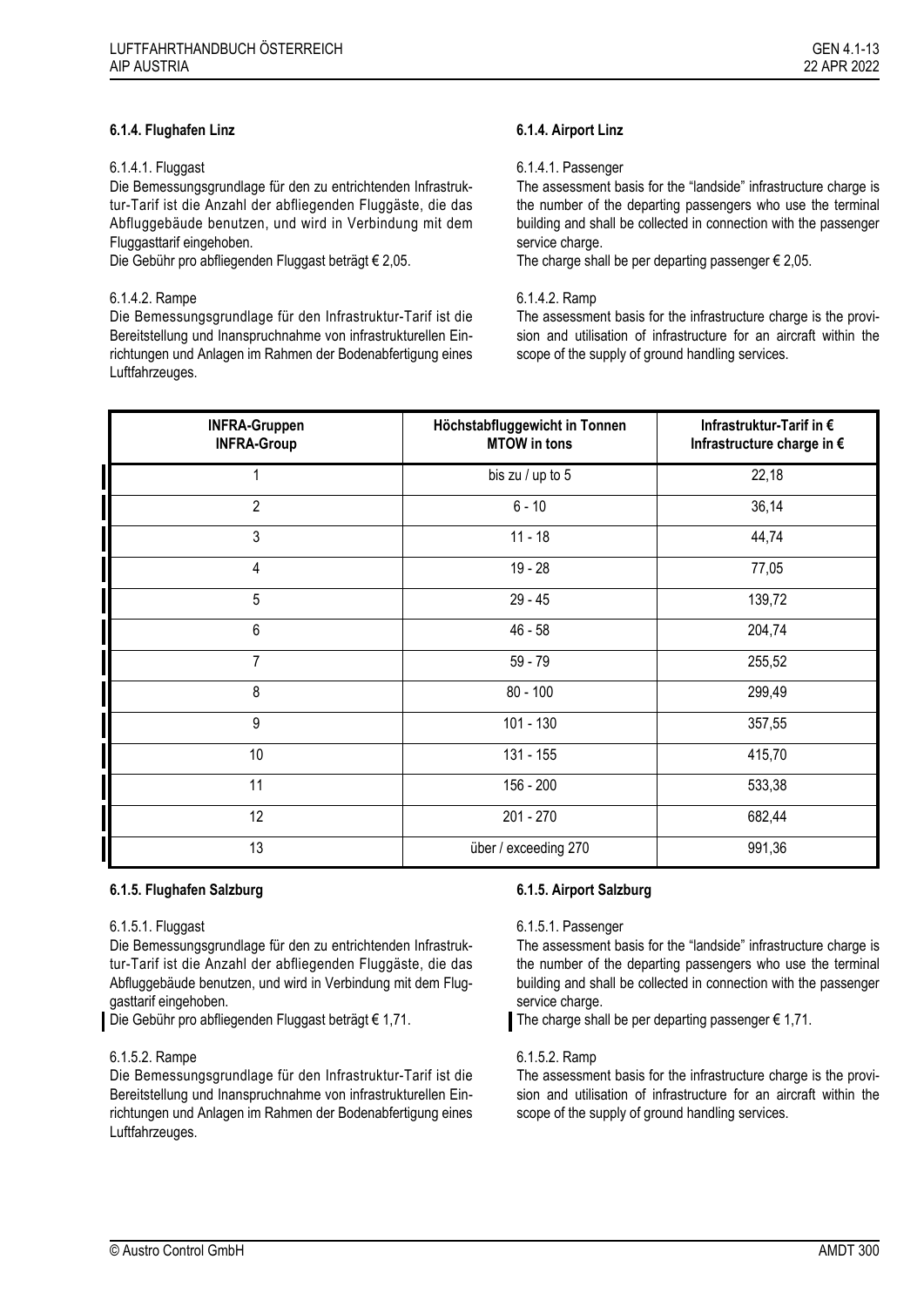| <b>INFRA-Gruppen</b><br><b>INFRA-Group</b> | Höchstabfluggewicht in Tonnen<br><b>MTOW</b> in tons | Sitzplätze<br><b>Seats</b> | Infrastruktur-Tarif in €<br>Infrastructure charge in € |
|--------------------------------------------|------------------------------------------------------|----------------------------|--------------------------------------------------------|
|                                            | $10 - 17$                                            | bis zu / up to 37          | 37,17                                                  |
| $\overline{2}$                             | bis zu / up to 25                                    | bis zu / up to $50$        | 46,65                                                  |
| 3                                          | bis zu / up to 44                                    | bis zu / up to $80$        | 73,06                                                  |
| $\overline{\mathbf{4}}$                    | bis zu / up to 59                                    | bis zu / up to 125         | 100,41                                                 |
| 5                                          | bis zu / up to 70                                    | bis zu / up to 168         | 135,97                                                 |
| 6                                          | bis zu / up to 100                                   | bis zu / up to 190         | 144,76                                                 |
| 7                                          | bis zu / up to 159                                   | bis zu / up to 235         | 192,81                                                 |
| 8                                          | bis zu / up to 200                                   | bis zu / up to 275         | 242,12                                                 |
| 9                                          | über / exceeding 200                                 | bis zu / up to 276         | 198,58                                                 |
| GA (General Aviation)                      | $5 - 10$                                             |                            | 32,78                                                  |

Die Gebühr bei Transit-Flügen ist 40% des Infrastruktur-Tarifes für die Rampe.

# **6.1.6. Flughafen Wien 6.1.6. Airport Wien**

# 6.1.6.1. Fluggast

Die Bemessungsgrundlage für den zu entrichtenden Infrastruktur-Tarif ist die Anzahl der abfliegenden Fluggäste, die das Abfluggebäude benutzen, und wird in Verbindung mit dem Fluggasttarif eingehoben.

Die Gebühr pro abfliegenden Fluggast beträgt € 0,93.

# 6.1.6.2. Rampe

Die Bemessungsgrundlage für den Infrastruktur-Tarif ist die Bereitstellung und Inanspruchnahme von infrastrukturellen Einrichtungen und Anlagen im Rahmen der Bodenabfertigung eines Luftfahrzeuges.

Charge on transit flights is 40% of the ramp infrastructure charge.

### 6.1.6.1. Passenger

The assessment basis for the "landside" infrastructure charge is the number of the departing passengers who use the terminal building and shall be collected in connection with the passenger service charge.

The charge shall be per departing passenger  $\epsilon$  0,93.

### 6.1.6.2. Ramp

The assessment basis for the "airside" infrastructure charge is the provision and utilisation of ramp infrastructure for an aircraft.

| <b>INFRA-Gruppen</b><br><b>INFRA-Group</b> | Luftfahrzeugtypen (einschließlich aller<br>abgeleiteten Modelle und Versionen);<br>ausgenommen reine Frachtluftfahrzeuge und<br>Luftfahrzeuge der "Allgemeinen Luftfahrt"<br>beim GAC<br>Aircraft types (including all derived models and<br>versions); freight only aircraft and "General<br>Aviation aircraft" at GAC excluded | Infrastruktur-Tarif<br>PIER in $\epsilon$<br><b>Infrastructure Charge</b><br>PIER in $\epsilon$ | Infrastruktur-Tarif<br>HAUPTVORFELD in $\epsilon$<br>Infrastructure Charge<br>MAIN APRON in $\epsilon$ |
|--------------------------------------------|----------------------------------------------------------------------------------------------------------------------------------------------------------------------------------------------------------------------------------------------------------------------------------------------------------------------------------|-------------------------------------------------------------------------------------------------|--------------------------------------------------------------------------------------------------------|
|                                            | A380, A330, A340, A350, 747, 777, L1011 Tristar,<br>DC10, MD11                                                                                                                                                                                                                                                                   | 449,11                                                                                          | 310,39                                                                                                 |
| 2                                          | A300, A310, 767, 787, IL62, IL86, IL96                                                                                                                                                                                                                                                                                           | 366,25                                                                                          | 265,05                                                                                                 |
| 3                                          | A320, A321, 707, 727, 737-800/900, 757, DC8,<br>MD90, TU154, TU204, TU214                                                                                                                                                                                                                                                        | 296,54                                                                                          | 206,55                                                                                                 |
| 4                                          | A319, An12, 737-300/400/700, CS300, IL18, MD80<br>(all series)                                                                                                                                                                                                                                                                   | 217,80                                                                                          | 162,31                                                                                                 |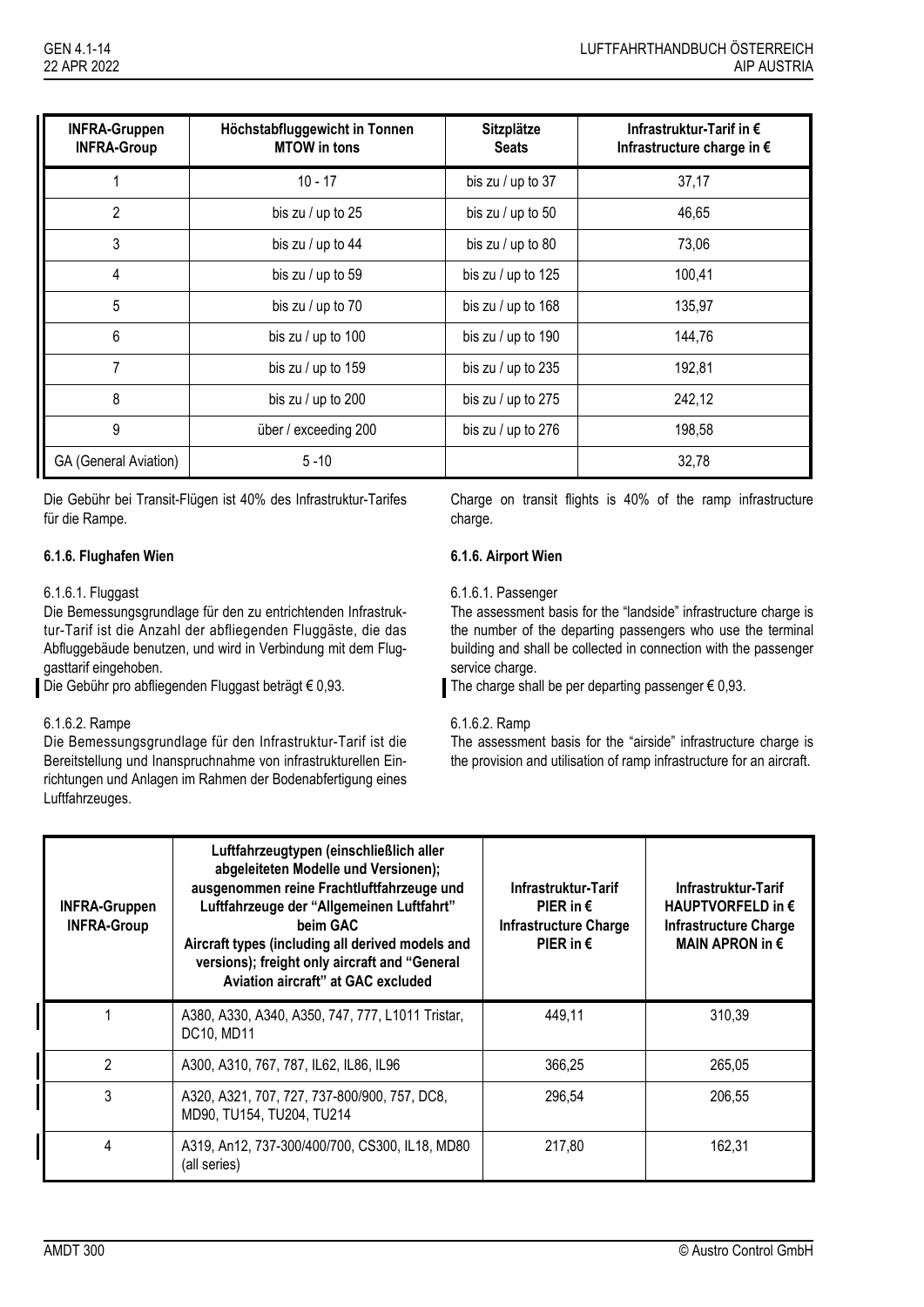| <b>INFRA-Gruppen</b><br><b>INFRA-Group</b> | Luftfahrzeugtypen (einschließlich aller<br>abgeleiteten Modelle und Versionen);<br>ausgenommen reine Frachtluftfahrzeuge und<br>Luftfahrzeuge der "Allgemeinen Luftfahrt"<br>beim GAC<br>Aircraft types (including all derived models and<br>versions); freight only aircraft and "General<br>Aviation aircraft" at GAC excluded                                                                                                                                                                                                                | Infrastruktur-Tarif<br>PIER in $\epsilon$<br><b>Infrastructure Charge</b><br>PIER in $\epsilon$ | Infrastruktur-Tarif<br>HAUPTVORFELD in $\epsilon$<br>Infrastructure Charge<br>MAIN APRON in $\epsilon$ |
|--------------------------------------------|-------------------------------------------------------------------------------------------------------------------------------------------------------------------------------------------------------------------------------------------------------------------------------------------------------------------------------------------------------------------------------------------------------------------------------------------------------------------------------------------------------------------------------------------------|-------------------------------------------------------------------------------------------------|--------------------------------------------------------------------------------------------------------|
| 5                                          | A318, An148, An158, Avro RJ70/85/100, BAC1-11,<br>BAeATP, BAe146, 717, 737-100/200/500/600, CRJ-<br>900/1000, CS100, E170/175/190/195, F28, F70,<br>F100, IL114, DC6, DC9 (all up to series 50),<br>SSJ100-95, TU134, Yak-42                                                                                                                                                                                                                                                                                                                    | 136,53                                                                                          | 99,03                                                                                                  |
| 6                                          | An24, An26, An72, An74, An140, ATR42, ATR72,<br>BAe31/32/41, CRJ-100/200/700, Dash7, Dash8,<br>Do228, Do328, Emb110, Emb120, ERJ-135, ERJ-<br>145, F27, F50, L-410, L-610, Saab 340, Saab 2000,<br>Swearingen Metro/Merlin, Yak-40, BAe125,<br>BAe1000, Beechcraft (Props and Turboprops),<br>Cessna (Props and Turboprops), Cessna Citation<br>(all series), Canadair Callenger, Dassault Falcon (all<br>series), Gulfstream (Turboprops and Jets), Learjet<br>(all series), Lockheed Constellation, Piper (all<br>series), Rockwell Commander | nicht anwendbar<br>not applicable                                                               | 71,24                                                                                                  |

6.1.6.3. Betankung

Die Bemessungsgrundlage für den Infrastruktur-Teil ist die Bereitstellung und Inanspruchnahme von Betankungseinrichtungen für ein Luftfahrzeug.

Die Gebühr pro hochgepumpten Kubikmeter Kraftstoff beträgt € 3,23.

# **6.2. Flugreisende mit eingeschränkter Mobilität (PRM)-Tarif 6.2. Passengers with Reduced Mobility (PRM) charge**

6.2.1. Die Bemessungsgrundlage für den zu entrichtenden PRM-Tarif, ist die Anzahl der abfliegenden Fluggäste, und wird in Verbindung mit dem Fluggasttarif eingehoben.

6.2.2. Die Gebühr pro abfliegenden Fluggast beträgt auf dem Flughafen:

| Graz       | € 0,61, | Graz       | € $0,61,$ |
|------------|---------|------------|-----------|
| Innsbruck  | € 1,27, | Innsbruck  | € 1,27,   |
| Klagenfurt | € 0,95, | Klagenfurt | € 0,95,   |
| Linz       | € 0,80, | Linz       | € $0,80,$ |
| Salzburg   | € 0,81, | Salzburg   | € $0,81,$ |
| Wien       | € 0,70. | Wien       | € 0,70.   |

# **7. AUSNAHMEN UND ERMÄSSIGUNGEN 7. EXEMPTIONS AND REDUCTIONS**

7.1. Detailinformationen auf Anfrage. 7.1. Detailed information on request.

# 6.1.6.3. Fueling

The assessment basis for the "fueling" infrastructure charge is the provision and utilisation of fueling facilities for an aircraft.

The charge shall be per uplifted cubic metre fuel  $\epsilon$  3,23.

6.2.1. The assessment basis for the PRM-charge is the number of departing passengers and shall be collected in connection with the passenger service charge.

6.2.2. The charge shall be per departing passenger at the airport:

| Graz       | € 0,61, |  |
|------------|---------|--|
| Innsbruck  | € 1,27, |  |
| Klagenfurt | € 0,95, |  |
| Linz       | € 0.80, |  |
| Salzburg   | € 0,81, |  |
| Wien       | € 0,70. |  |
|            |         |  |